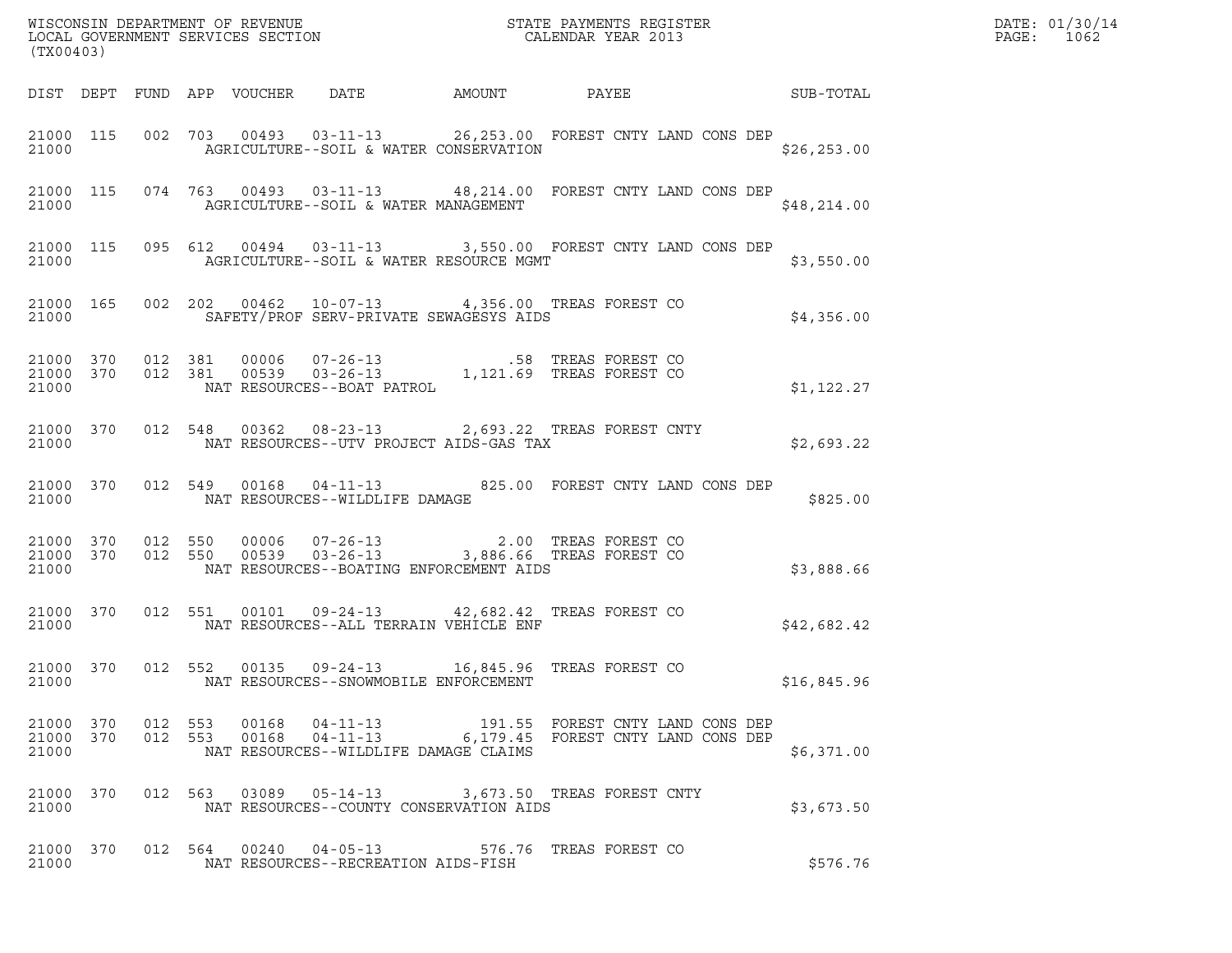| WISCONSIN DEPARTMENT OF REVENUE   | STATE PAYMENTS REGISTER | DATE: 01/30/14 |
|-----------------------------------|-------------------------|----------------|
| LOCAL GOVERNMENT SERVICES SECTION | CALENDAR YEAR 2013      | PAGE:<br>1063  |

| (TX00403)                                 |                          |                          |                          | WISCONSIN DEPARTMENT OF REVENUE<br>LOCAL GOVERNMENT SERVICES SECTION |                                                                                                                                |                                                                                            | STATE PAYMENTS REGISTER<br>CALENDAR YEAR 2013 |               |
|-------------------------------------------|--------------------------|--------------------------|--------------------------|----------------------------------------------------------------------|--------------------------------------------------------------------------------------------------------------------------------|--------------------------------------------------------------------------------------------|-----------------------------------------------|---------------|
| DIST                                      | DEPT                     | FUND                     | APP                      | VOUCHER                                                              | DATE                                                                                                                           | AMOUNT                                                                                     | PAYEE                                         | SUB-TOTAL     |
| 21000 370<br>21000                        |                          | 012                      | 566                      | 00001                                                                | 09-24-13 54,281.64 TREAS FOREST CO<br>NAT RESOURCES-FOREST CROP/MANAGED FOREST                                                 |                                                                                            |                                               | \$54,281.64   |
| 21000 370<br>21000<br>21000               | 370                      | 012 567<br>012           | 567                      |                                                                      | 00003  02-12-13  5,806.23  TREAS FOREST CO<br>00020  01-10-13  72,258.72  TREAS FOREST CO<br>NAT RESOURCES--COUNTY FOREST AIDS |                                                                                            |                                               | \$78,064.95   |
| 21000<br>21000                            | 370                      | 012                      | 568                      |                                                                      | 00045  06-13-13  375,000.00  TREAS FOREST CO<br>NAT RESOURCES--COUNTY FOREST LOANS-SEVER                                       |                                                                                            |                                               | \$375,000.00  |
| 21000<br>21000                            | 370                      | 012                      | 570                      | 00020                                                                | $01 - 10 - 13$ 51,062.53<br>NAT RESOURCES-COUNTY FOREST SEVERANCE                                                              |                                                                                            | TREAS FOREST CO                               | \$51,062.53   |
| 21000<br>21000                            | 370                      | 012                      | 572                      | 00004                                                                | $04 - 03 - 13$<br>NAT RESOURCES--URBAN FORESTRY/CO FORESTS                                                                     | 38,873.71 TREAS FOREST CO                                                                  |                                               | \$38,873.71   |
| 21000<br>21000<br>21000<br>21000          | 370<br>370<br>370        | 012<br>012<br>012 575    | 575<br>575               | 00100<br>00518<br>03299                                              | $08 - 05 - 13$<br>$09 - 16 - 13$<br>$06 - 03 - 13$<br>NAT RESOURCES--SNOWMOBILE TRAIL AIDS                                     | 50,723.75 TREAS FOREST CNTY<br>119,013.08 TREAS FOREST CNTY<br>50,723.75 TREAS FOREST CNTY |                                               | \$220, 460.58 |
| 21000<br>21000<br>21000                   | 370<br>370               | 012<br>012               | 576<br>576               | 00101<br>00102                                                       | $08 - 05 - 13$<br>$08 - 05 - 13$<br>NAT RESOURCES--ALL-TERRAIN VEHICLE TRAIL                                                   | 16,560.00 TREAS FOREST CNTY<br>2,760.00 TREAS FOREST CNTY                                  |                                               | \$19,320.00   |
| 21000<br>21000                            | 370                      | 012                      | 577                      | 03304                                                                | $06 - 05 - 13$<br>NAT RESOURCES--ALL-TERRAIN VEHICLE TRAIL                                                                     | 2,750.00 TREAS FOREST CNTY                                                                 |                                               | \$2,750.00    |
| 21000<br>21000                            | 370                      | 012                      | 582                      | 00002                                                                | $01 - 24 - 13$<br>NAT RESOURCES-NATIONAL FOREST INCOME-FED                                                                     | 524,834.54 TREAS FOREST CO                                                                 |                                               | \$524,834.54  |
| 21000<br>21000                            | 370                      | 074                      | 670                      | 40498                                                                | $05 - 20 - 13$<br>NAT RESOURCES--RU RECYCLING GRANT                                                                            | 79,202.61 TREAS FOREST CO                                                                  |                                               | \$79,202.61   |
| 21000 370<br>21000                        |                          |                          |                          | 074 673 40498                                                        | 05-20-13 2,411.23 TREAS FOREST CO<br>NAT RESOURCES--RU CONSOLIDATED GRANT                                                      |                                                                                            |                                               | \$2,411.23    |
| 21000<br>21000<br>21000<br>21000<br>21000 | 370<br>370<br>370<br>370 | 095<br>095<br>095<br>095 | 512<br>512<br>512<br>512 | 00121<br>00999<br>03046<br>03403                                     | $08 - 05 - 13$<br>11-21-13<br>05-08-13<br>06-17-13 182,750.00<br>NAT RESOURCES--STEWARDSHIP 2000                               | 182,750.00 TREAS FOREST CNTY<br>37,575.00 TREAS FOREST CNTY<br>275.00                      | TREAS FOREST CNTY<br>TREAS FOREST CNTY        | \$403,350.00  |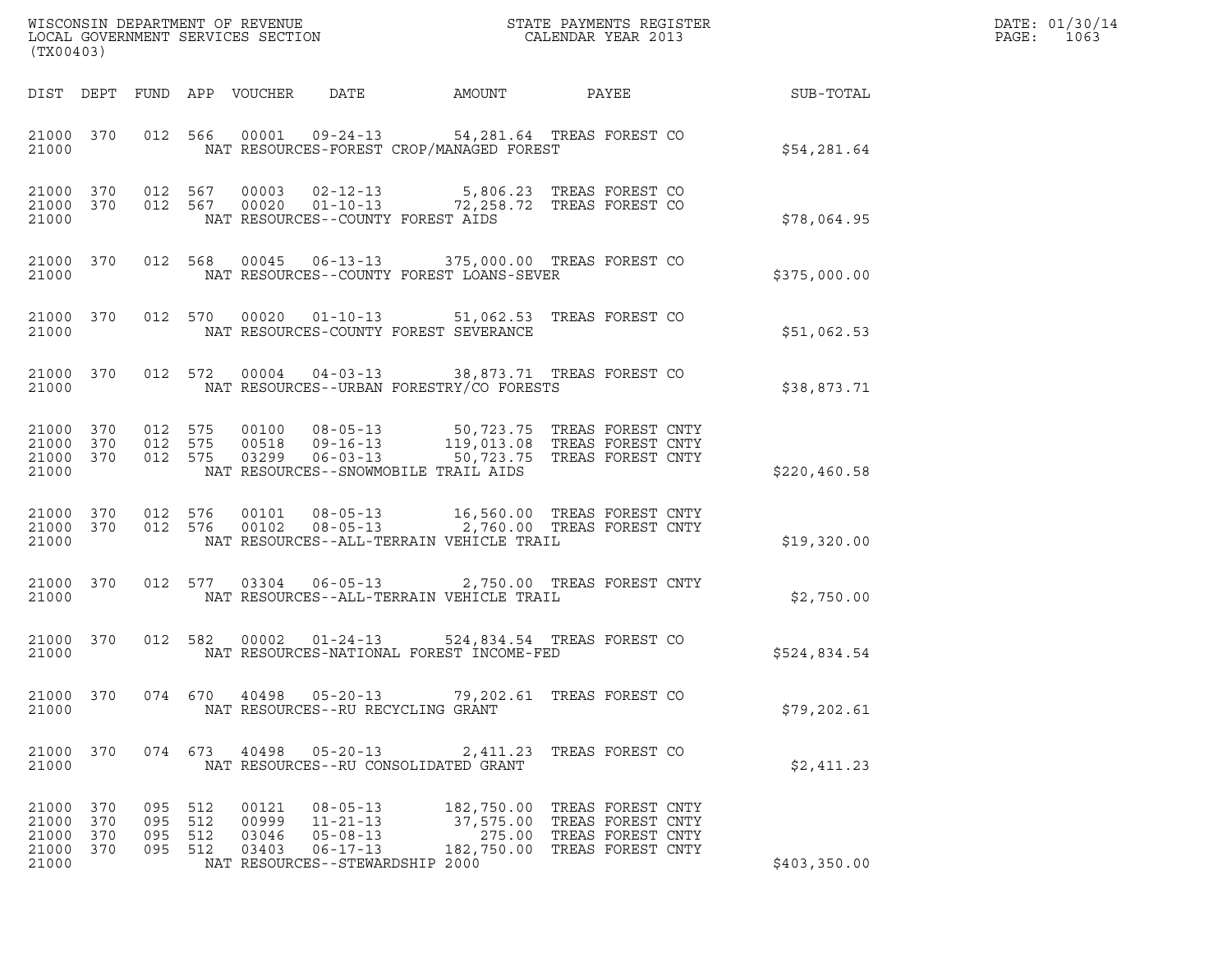| (TX00403)                                                                                                                                                               |                                                                                                                                   |                                                                                                                                   |                                                                                                                                   |                                                                                                                                                                         |                                                                                                                                                                                                                                                                                                                                                    |                                                                                                                                                                                                                                     |                                                                                                                                                                                                                                                                  |                |
|-------------------------------------------------------------------------------------------------------------------------------------------------------------------------|-----------------------------------------------------------------------------------------------------------------------------------|-----------------------------------------------------------------------------------------------------------------------------------|-----------------------------------------------------------------------------------------------------------------------------------|-------------------------------------------------------------------------------------------------------------------------------------------------------------------------|----------------------------------------------------------------------------------------------------------------------------------------------------------------------------------------------------------------------------------------------------------------------------------------------------------------------------------------------------|-------------------------------------------------------------------------------------------------------------------------------------------------------------------------------------------------------------------------------------|------------------------------------------------------------------------------------------------------------------------------------------------------------------------------------------------------------------------------------------------------------------|----------------|
| DIST                                                                                                                                                                    | DEPT                                                                                                                              | FUND                                                                                                                              | APP                                                                                                                               | VOUCHER                                                                                                                                                                 | DATE                                                                                                                                                                                                                                                                                                                                               | AMOUNT                                                                                                                                                                                                                              | PAYEE                                                                                                                                                                                                                                                            | SUB-TOTAL      |
| 21000<br>21000<br>21000<br>21000<br>21000<br>21000                                                                                                                      | 395<br>395<br>395<br>395<br>395                                                                                                   | 011<br>011<br>011<br>011<br>011                                                                                                   | 185<br>185<br>185<br>185<br>185                                                                                                   | 76991<br>82321<br>84655<br>94585<br>95203                                                                                                                               | $06 - 10 - 13$<br>$07 - 29 - 13$<br>$08 - 19 - 13$<br>$11 - 18 - 13$<br>$11 - 25 - 13$                                                                                                                                                                                                                                                             | 2,702.22<br>10,010.00<br>1,187.25<br>2,247.45<br>283.74<br>TRANSPORTATION--HIGHWAY SAFETY-FEDERAL                                                                                                                                   | TREAS FOREST CO<br>TREAS FOREST CO<br>TREAS FOREST CO<br>TREAS FOREST CO<br>TREAS FOREST CO                                                                                                                                                                      | \$16,430.66    |
| 21000<br>21000<br>21000<br>21000                                                                                                                                        | 395<br>395<br>395                                                                                                                 | 011<br>011<br>011                                                                                                                 | 190<br>190<br>190                                                                                                                 | 68021<br>82021<br>94021                                                                                                                                                 | $01 - 07 - 13$<br>$07 - 01 - 13$<br>$10 - 07 - 13$                                                                                                                                                                                                                                                                                                 | 68,959.45<br>137,918.90<br>68,959.47<br>TRANSPORTATION--GENERAL TRANSP AIDS-GTA                                                                                                                                                     | COUNTY OF FOREST<br>COUNTY OF FOREST<br>COUNTY OF FOREST                                                                                                                                                                                                         | \$275,837.82   |
| 21000<br>21000                                                                                                                                                          | 410                                                                                                                               | 002                                                                                                                               | 116                                                                                                                               | 11357                                                                                                                                                                   | $11 - 05 - 13$<br>CORRECTIONS--LOCAL AID                                                                                                                                                                                                                                                                                                           | 12,727.05                                                                                                                                                                                                                           | TREAS FOREST CO                                                                                                                                                                                                                                                  | \$12,727.05    |
| 21000<br>21000<br>21000<br>21000<br>21000<br>21000<br>21000<br>21000<br>21000<br>21000<br>21000<br>21000<br>21000<br>21000                                              | 435<br>435<br>435<br>435<br>435<br>435<br>435<br>435<br>435<br>435<br>435<br>435<br>435                                           | 005<br>005<br>005<br>005<br>005<br>005<br>005<br>005<br>005<br>005<br>005<br>005<br>005                                           | 000<br>000<br>000<br>000<br>000<br>000<br>000<br>000<br>000<br>000<br>000<br>000<br>000                                           | 90310<br>90314<br>90318<br>90321<br>90323<br>90325<br>90326<br>90400<br>90402<br>90403<br>90406<br>90408<br>90411                                                       | $01 - 01 - 13$<br>$02 - 01 - 13$<br>$03 - 01 - 13$<br>$04 - 01 - 13$<br>$05 - 01 - 13$<br>$06 - 01 - 13$<br>$07 - 02 - 13$<br>$07 - 01 - 13$<br>$08 - 01 - 13$<br>$09 - 01 - 13$<br>$10 - 01 - 13$<br>$11 - 01 - 13$<br>$12 - 01 - 13$<br>HEALTH SERVICES--STATE/FED AIDS                                                                          | 123,106.00<br>115,394.00<br>114,367.00<br>82,139.00<br>79,579.00<br>47,941.00<br>27,707.00<br>86,079.00<br>126,136.00<br>82,460.00<br>89,577.00<br>78,435.00<br>90,022.00                                                           | FOREST CO<br>FOREST CO<br>FOREST CO<br>FOREST CO<br>FOREST CO<br>FOREST CO<br>FOREST CO<br>FOREST CO<br>FOREST CO<br>FOREST CO<br>FOREST CO<br>FOREST CO<br>FOREST CO                                                                                            | \$1,142,942.00 |
| 21000<br>21000<br>21000<br>21000<br>21000<br>21000<br>21000<br>21000<br>21000<br>21000<br>21000<br>21000<br>21000<br>21000<br>21000<br>21000<br>21000<br>21000<br>21000 | 437<br>437<br>437<br>437<br>437<br>437<br>437<br>437<br>437<br>437<br>437<br>437<br>437<br>437<br>437<br>437<br>437<br>437<br>437 | 005<br>005<br>005<br>005<br>005<br>005<br>005<br>005<br>005<br>005<br>005<br>005<br>005<br>005<br>005<br>005<br>005<br>005<br>005 | 000<br>000<br>000<br>000<br>000<br>000<br>000<br>000<br>000<br>000<br>000<br>000<br>000<br>000<br>000<br>000<br>000<br>000<br>000 | 00000<br>00000<br>00000<br>00000<br>00000<br>00000<br>00000<br>00000<br>00000<br>00000<br>00000<br>00000<br>00000<br>00000<br>00000<br>00000<br>00000<br>00000<br>00000 | $01 - 30 - 13$<br>$01 - 05 - 13$<br>$02 - 11 - 13$<br>$03 - 07 - 13$<br>$03 - 30 - 13$<br>$03 - 31 - 13$<br>$04 - 05 - 13$<br>$04 - 05 - 13$<br>$05 - 07 - 13$<br>$06 - 30 - 13$<br>$06 - 31 - 13$<br>$06 - 05 - 13$<br>$07 - 28 - 13$<br>$07 - 05 - 13$<br>$07 - 22 - 13$<br>$08 - 26 - 13$<br>$09 - 29 - 13$<br>$09 - 05 - 13$<br>$10 - 23 - 13$ | 47, 117.58<br>51,973.98<br>6,838.61<br>20,849.00<br>13,169.15<br>2,056.65<br>40,692.00<br>55,035.96<br>31,091.40<br>16,963.90<br>78.00<br>984.50<br>10,549.70<br>617.00<br>45,730.62<br>8,693.20<br>79,140.00<br>19.69<br>31,074.20 | FOREST<br>FOREST CHILD SUPPORT<br>FOREST<br>FOREST<br>FOREST<br>FOREST CHILD SUPPORT<br>FOREST<br>FOREST CHILD SUPPORT<br>FOREST<br>FOREST<br>FOREST<br>FOREST<br>FOREST<br>FOREST CHILD SUPPORT<br>FOREST CHILD SUPPORT<br>FOREST<br>FOREST<br>FOREST<br>FOREST |                |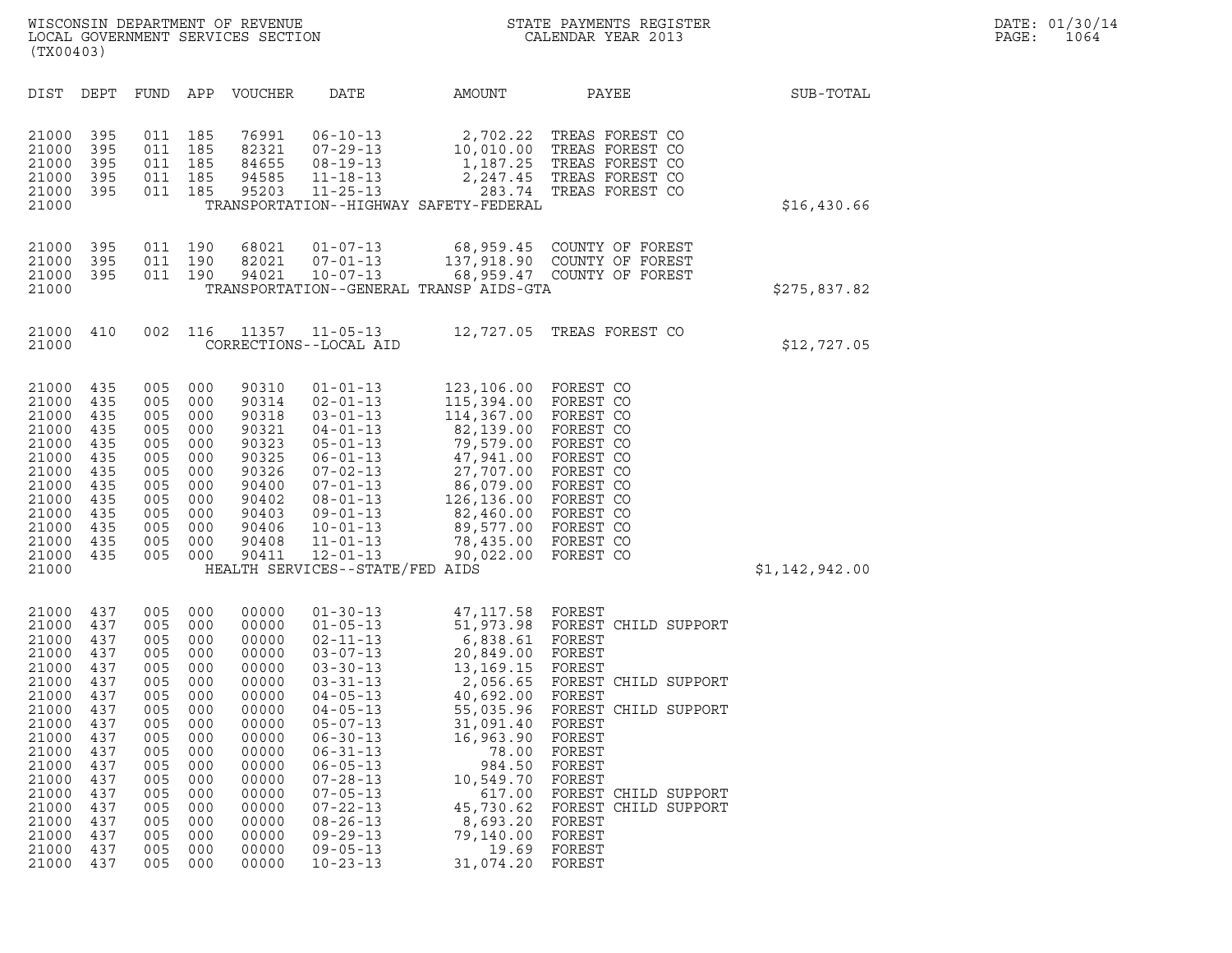| WISCONSIN DEPARTMENT OF REVENUE<br>LOCAL GOVERNMENT SERVICES SECTION<br>(TX00403) | STATE PAYMENTS REGISTER<br>CALENDAR YEAR 2013 | DATE: 01/30/14<br>PAGE:<br>1065 |
|-----------------------------------------------------------------------------------|-----------------------------------------------|---------------------------------|

| (TX00403)                                 |                          |                          |                          |                                  |                                                                      |                                                                                                                                                    |                   |  |               |  |
|-------------------------------------------|--------------------------|--------------------------|--------------------------|----------------------------------|----------------------------------------------------------------------|----------------------------------------------------------------------------------------------------------------------------------------------------|-------------------|--|---------------|--|
| DIST                                      | DEPT                     | FUND APP                 |                          | VOUCHER                          | DATE                                                                 | AMOUNT PAYEE                                                                                                                                       |                   |  | SUB-TOTAL     |  |
| 21000<br>21000<br>21000<br>21000<br>21000 | 437<br>437<br>437<br>437 | 005<br>005<br>005<br>005 | 000<br>000<br>000<br>000 | 00000<br>00000<br>00000<br>00000 | $10 - 30 - 13$<br>$10 - 30 - 13$<br>$11 - 06 - 13$<br>$12 - 20 - 13$ | 46,840.02 FOREST CHILD SUPPORT<br>9,349.66 FOREST CHILD SUPPORT<br>54,587.40 FOREST<br>30,806.57 FOREST<br>CHILDREN & FAMILIES--STATE/FEDERAL AIDS |                   |  | \$604, 258.79 |  |
| 21000<br>21000                            | 455                      | 002                      | 221                      | 04829                            | $07 - 30 - 13$<br>JUSTICE--LAW ENFORCEMENT SERVICES AID              | 300.00                                                                                                                                             | TREAS FOREST CNTY |  | \$300.00      |  |
| 21000<br>21000                            | 455                      | 002                      | 226                      | 02052                            | JUSTICE--LAW ENFORCEMENT SERVICES                                    | 12-11-13 300,000.00                                                                                                                                | TREAS FOREST CO   |  | \$300,000.00  |  |
| 21000<br>21000                            | 455                      | 002                      | 231                      | 00273                            | JUSTICE--LAW ENFORCEMENT TRAINING                                    | 02-08-13 6,720.00 TREAS FOREST CNTY                                                                                                                |                   |  | \$6,720.00    |  |
| 21000<br>21000<br>21000                   | 455<br>455               | 002<br>002               | 263<br>263               | 01813<br>01814                   | $01 - 08 - 13$<br>$01 - 08 - 13$<br>JUSTICE--TRIBAL LAW ENFORCEMENT  | 34,663.00 TREAS FOREST CO<br>30,009.00 TREAS FOREST CO                                                                                             |                   |  | \$64,672.00   |  |
| 21000<br>21000                            | 455                      | 002                      | 503                      | 00021                            | $03 - 12 - 13$<br>JUSTICE--VICTIM/WITNESS SERVICES AID               | 7,709.21 TREAS FOREST CO                                                                                                                           |                   |  | \$7,709.21    |  |
| 21000<br>21000                            | 455                      | 002                      | 532                      | 04754                            | $07 - 30 - 13$                                                       | 7,537.10 TREAS FOREST CO<br>JUSTICE--VICTIM/WITNESS ASSISTANCE SERV                                                                                |                   |  | \$7,537.10    |  |
| 21000<br>21000                            | 465                      | 002                      | 308                      | 00850                            |                                                                      | 12-03-13 8,003.00 TREAS FOREST CO<br>MILITARY AFFAIRS-EMER MGMT-RESPONSE EQMT                                                                      |                   |  | \$8,003.00    |  |
| 21000<br>21000                            | 465                      | 002                      | 337                      | 00671                            |                                                                      | 06-28-13 1,865.00 TREAS FOREST CO<br>MILITARY AFFAIRS-EMERGENCY MGMT PLANNING                                                                      |                   |  | \$1,865.00    |  |
| 21000<br>21000<br>21000                   | 465<br>465               | 002<br>002               | 342<br>342               | 00368<br>00742                   | $08 - 14 - 13$                                                       | 01-30-13 11,508.92 TREAS FOREST CO<br>11,286.38 TREAS FOREST CO<br>MILITARY AFFAIRS-EMERGENCY MGMT-FED FUND                                        |                   |  | \$22,795.30   |  |
| 21000<br>21000                            | 465                      |                          | 072 364                  | 00412                            | $01 - 31 - 13$                                                       | 1,872.00 TREAS FOREST CO<br>MILITARY AFFAIRS-EMER MGMT-PLANNING AID                                                                                |                   |  | \$1,872.00    |  |
| 21000<br>21000                            | 485                      | 002                      | 127                      | 05188                            | $06 - 06 - 13$<br>VETERANS AFFAIRS GRANTS                            | 850.00 TREAS FOREST CO                                                                                                                             |                   |  | \$850.00      |  |
|                                           |                          |                          |                          |                                  |                                                                      |                                                                                                                                                    |                   |  |               |  |

21000 485 082 267 05188 06-06-13 3,825.00 TREAS FOREST CO

(TX00403)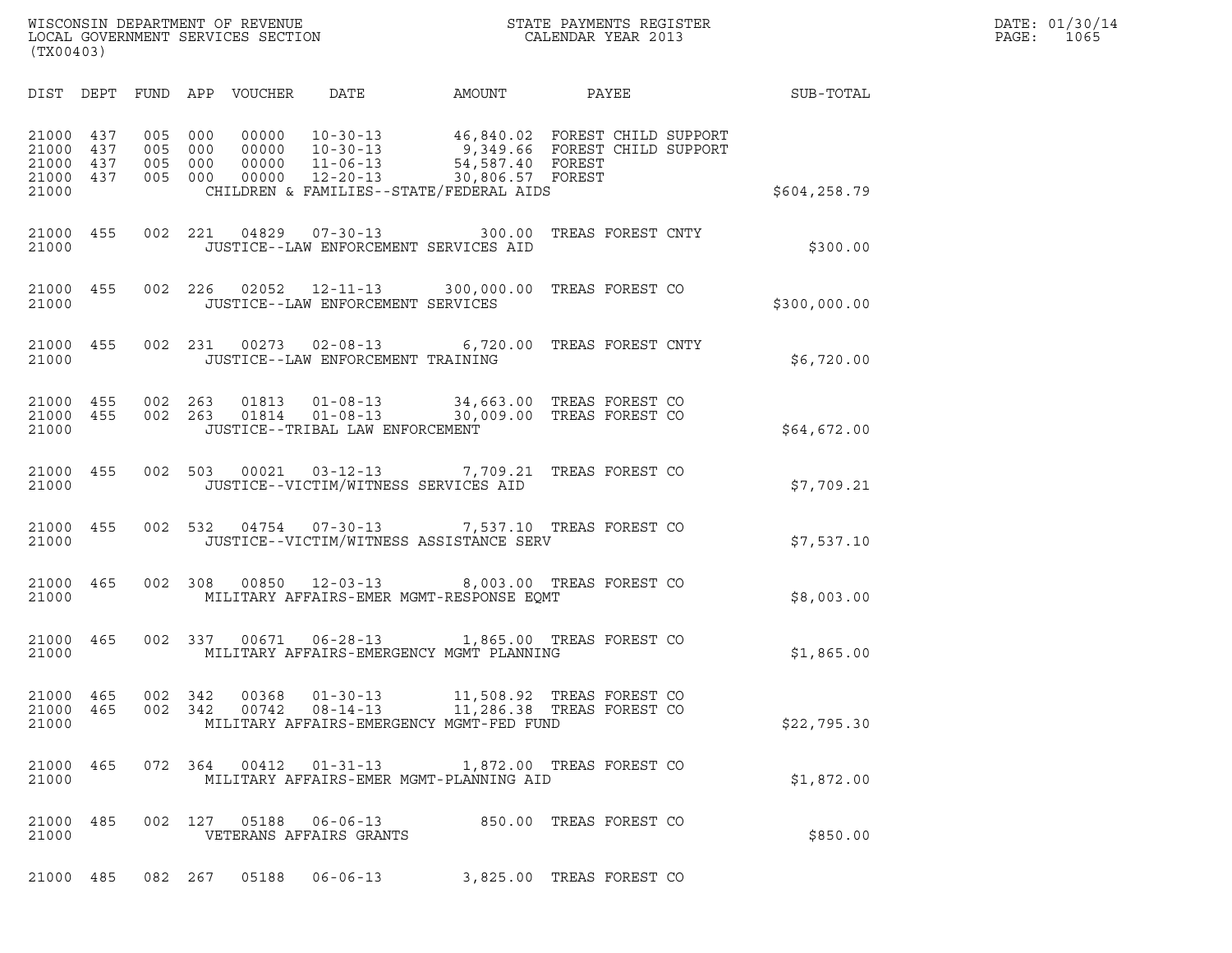| (TX00403)                                                                                                                                             |                                                                                                              |                                                                                                                                       |                                                                                                              |                                                                                                                                              |                                                                                                                                                                                                                                                                                                                           |                                                                                                                                                                      |                                                                                                                                                                                                                                                                                                              |           |             | DATE: 01/30/14<br>PAGE:<br>1066 |
|-------------------------------------------------------------------------------------------------------------------------------------------------------|--------------------------------------------------------------------------------------------------------------|---------------------------------------------------------------------------------------------------------------------------------------|--------------------------------------------------------------------------------------------------------------|----------------------------------------------------------------------------------------------------------------------------------------------|---------------------------------------------------------------------------------------------------------------------------------------------------------------------------------------------------------------------------------------------------------------------------------------------------------------------------|----------------------------------------------------------------------------------------------------------------------------------------------------------------------|--------------------------------------------------------------------------------------------------------------------------------------------------------------------------------------------------------------------------------------------------------------------------------------------------------------|-----------|-------------|---------------------------------|
| DIST DEPT                                                                                                                                             |                                                                                                              |                                                                                                                                       |                                                                                                              | FUND APP VOUCHER                                                                                                                             | DATE<br>AMOUNT                                                                                                                                                                                                                                                                                                            |                                                                                                                                                                      | PAYEE                                                                                                                                                                                                                                                                                                        | SUB-TOTAL |             |                                 |
| 21000                                                                                                                                                 |                                                                                                              |                                                                                                                                       |                                                                                                              |                                                                                                                                              | VETERANS AFFAIRS--GRANTS TO COUNTIES                                                                                                                                                                                                                                                                                      |                                                                                                                                                                      |                                                                                                                                                                                                                                                                                                              |           | \$3,825.00  |                                 |
| 21000 485<br>21000                                                                                                                                    |                                                                                                              |                                                                                                                                       | 083 370                                                                                                      | 05188                                                                                                                                        | 06-06-13 3,825.00 TREAS FOREST CO<br>VETERANS AFFAIRS--GRANTS TO COUNTIES                                                                                                                                                                                                                                                 |                                                                                                                                                                      |                                                                                                                                                                                                                                                                                                              |           | \$3,825.00  |                                 |
| 21000 505<br>21000                                                                                                                                    |                                                                                                              |                                                                                                                                       | 002 116                                                                                                      | 01305                                                                                                                                        | $09 - 06 - 13$<br>DOA--LAND INFORMATION BOARD GRANTS                                                                                                                                                                                                                                                                      |                                                                                                                                                                      | 35,198.00 TREAS FOREST CO                                                                                                                                                                                                                                                                                    |           | \$35,198.00 |                                 |
| 21000<br>21000<br>21000<br>21000<br>21000<br>21000<br>21000<br>21000<br>21000<br>21000<br>21000<br>21000<br>21000<br>21000<br>21000 505<br>21000      | 505<br>505<br>505<br>505<br>505<br>505<br>505<br>505<br>505<br>505<br>505<br>505<br>505<br>505               | 002<br>002 155<br>002<br>002 155<br>002<br>002 155<br>002<br>002<br>002<br>002 155<br>002<br>002 155<br>002 155<br>002 155<br>002 155 | 155<br>155<br>155<br>155<br>155<br>155<br>155                                                                | 60003<br>60287<br>60287<br>60337<br>60337<br>60405<br>60405<br>60512<br>60512<br>60583<br>60583<br>60658<br>60658<br>60703<br>60804          | $\begin{array}{cccc} 07-23-13 & 592.00 \\ 12-09-13 & 565.00 \\ 12-09-13 & 1,209.00 \\ 12-26-13 & 5,320.00 \\ 01-29-13 & 1,513.00 \\ 01-29-13 & 1,513.00 \\ 03-11-13 & 1,583.00 \\ 03-11-13 & 1,581.00 \\ 04-08-13 & 2,243.00 \\ 05-07-13 & 1,141.00 \\ 05-23-13 & 1,128.$<br>DOA-HOUSING ASSISTANCE-FEDERAL FUNDS         |                                                                                                                                                                      | TREAS FOREST CO<br>TREAS FOREST CO<br>TREAS FOREST CO<br>TREAS FOREST CO<br>TREAS FOREST CO<br>TREAS FOREST CO<br>TREAS FOREST CO<br>TREAS FOREST CO<br>TREAS FOREST CO<br>TREAS FOREST CO<br>TREAS FOREST CO<br>TREAS FOREST CO<br>TREAS FOREST CO<br>TREAS FOREST CO<br>TREAS FOREST CO                    |           | \$17,795.00 |                                 |
| 21000 505<br>21000                                                                                                                                    |                                                                                                              |                                                                                                                                       |                                                                                                              |                                                                                                                                              | 002 650 06410 01-29-13 4,261.00 TREAS FOREST CO<br>DOA--JUSTICE-ASSISTANCE-FEDERAL ARRA FDS                                                                                                                                                                                                                               |                                                                                                                                                                      |                                                                                                                                                                                                                                                                                                              |           | \$4,261.00  |                                 |
| 21000<br>21000<br>21000<br>21000<br>21000<br>21000<br>21000<br>21000<br>21000<br>21000<br>21000<br>21000<br>21000<br>21000<br>21000<br>21000<br>21000 | 505<br>505<br>505<br>505<br>505<br>505<br>505<br>505<br>505<br>505<br>505<br>505<br>505<br>505<br>505<br>505 | 035<br>035<br>035<br>035<br>035<br>035<br>035<br>035<br>035<br>035<br>035<br>035<br>035<br>035<br>035<br>035                          | 371<br>371<br>371<br>371<br>371<br>371<br>371<br>371<br>371<br>371<br>371<br>371<br>371<br>371<br>371<br>371 | 60003<br>60287<br>60337<br>60405<br>60405<br>60405<br>60512<br>60512<br>60583<br>60583<br>60658<br>60658<br>60703<br>60703<br>60804<br>60804 | $07 - 23 - 13$<br>$12 - 09 - 13$<br>$12 - 26 - 13$<br>$01 - 29 - 13$<br>$01 - 29 - 13$<br>$01 - 29 - 13$<br>$03 - 11 - 13$<br>$03 - 11 - 13$<br>$04 - 08 - 13$<br>$04 - 08 - 13$<br>$05 - 07 - 13$<br>$05 - 07 - 13$<br>$05 - 23 - 13$<br>$05 - 23 - 13$<br>$07 - 09 - 13$<br>$07 - 09 - 13$<br>DOA--PUBLIC BENEFITS FUND | 1,436.00<br>1,309.00<br>1,444.00<br>884.00<br>217.00<br>1,202.00<br>725.00<br>133.00<br>150.00<br>775.00<br>910.00<br>439.00<br>329.00<br>837.00<br>351.00<br>483.00 | TREAS FOREST CO<br>TREAS FOREST CO<br>TREAS FOREST CO<br>TREAS FOREST CO<br>TREAS FOREST CO<br>TREAS FOREST CO<br>TREAS FOREST CO<br>TREAS FOREST CO<br>TREAS FOREST CO<br>TREAS FOREST CO<br>TREAS FOREST CO<br>TREAS FOREST CO<br>TREAS FOREST CO<br>TREAS FOREST CO<br>TREAS FOREST CO<br>TREAS FOREST CO |           | \$11,624.00 |                                 |
| 21000                                                                                                                                                 | 835                                                                                                          | 002 105                                                                                                                               |                                                                                                              | 43477                                                                                                                                        | $07 - 22 - 13$                                                                                                                                                                                                                                                                                                            | 19,947.60                                                                                                                                                            | TREAS FOREST CO                                                                                                                                                                                                                                                                                              |           |             |                                 |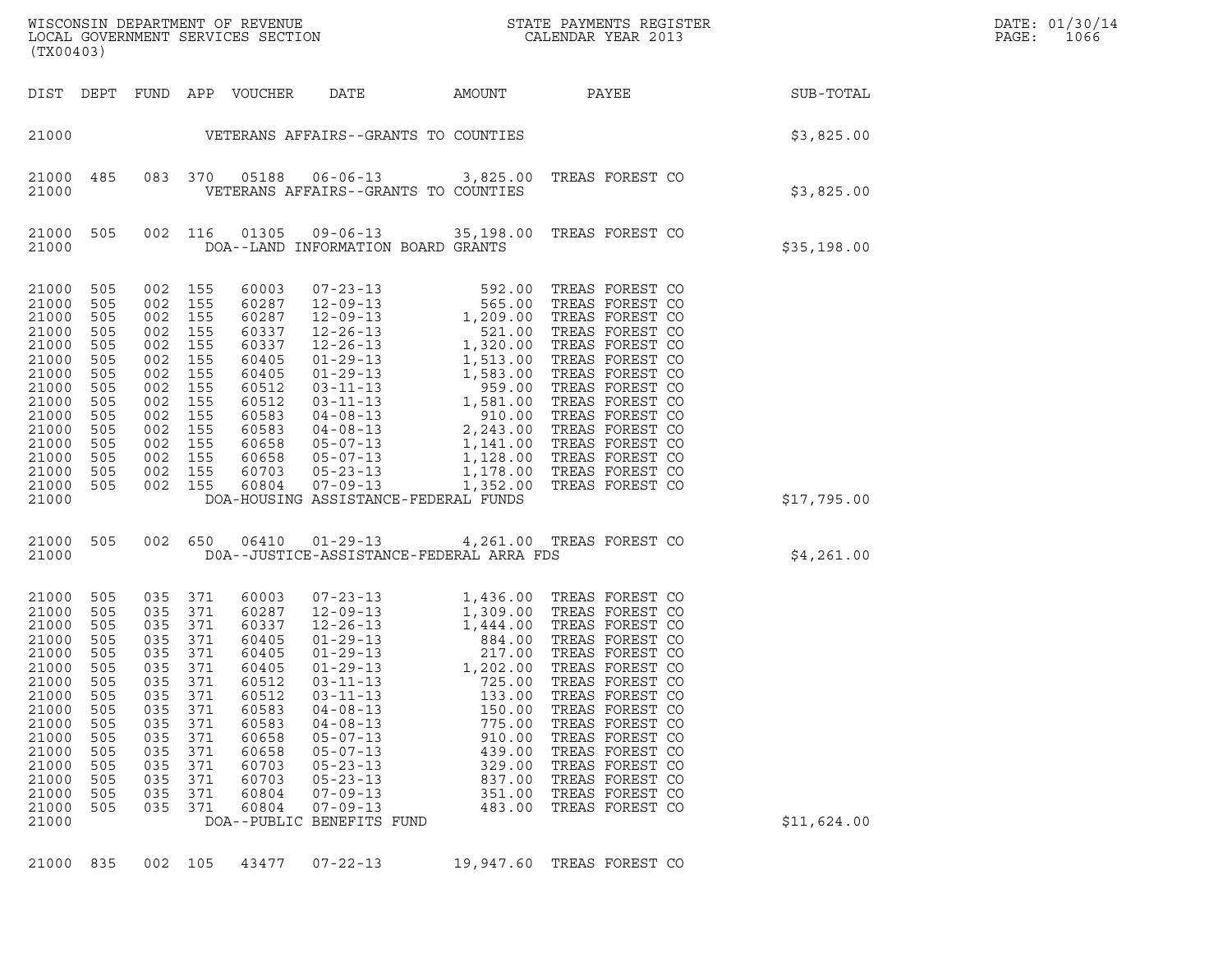| (TX00403)               |            |            |            | WISCONSIN DEPARTMENT OF REVENUE<br>LOCAL GOVERNMENT SERVICES SECTION |                                             |                                          | STATE PAYMENTS REGISTER<br>CALENDAR YEAR 2013              |                | DATE: 01/30/14<br>PAGE:<br>1067 |
|-------------------------|------------|------------|------------|----------------------------------------------------------------------|---------------------------------------------|------------------------------------------|------------------------------------------------------------|----------------|---------------------------------|
| DIST                    | DEPT       | FUND       | APP        | VOUCHER                                                              | DATE                                        | AMOUNT                                   | PAYEE                                                      | SUB-TOTAL      |                                 |
| 21000<br>21000          | 835        | 002        | 105        |                                                                      | REVENUE--STATE SHARED REVENUES              | 80579 11-18-13 113,108.95                | TREAS FOREST CO                                            | \$133,056.55   |                                 |
| 21000<br>21000          | 835        | 002        | 109        | 01021                                                                | REVENUE--EXEMPT COMPUTER AID                | $07 - 22 - 13$ 2,306.00                  | TREAS FOREST CO                                            | \$2,306.00     |                                 |
| 21000<br>21000<br>21000 | 835<br>835 | 002<br>002 | 302<br>302 | 10031<br>11031                                                       | $07 - 22 - 13$<br>07-22-13                  | REVENUE-FIRST DOLLAR/SCHOOL LEVY CREDITS | 1,595,871.84 TREAS FOREST CO<br>525,592.88 TREAS FOREST CO | \$2,121,464.72 |                                 |
| 21000<br>21000          | 835        | 021        | 363        | 37170                                                                | $03 - 25 - 13$<br>REVENUE--LOTTERY CREDIT - |                                          | 251,319.38 TREAS FOREST CO                                 | \$251,319.38   |                                 |
| 21000                   |            |            |            |                                                                      | DISTRICT TOTAL APPROPRIATIONS               |                                          |                                                            | \$7,069,858.16 |                                 |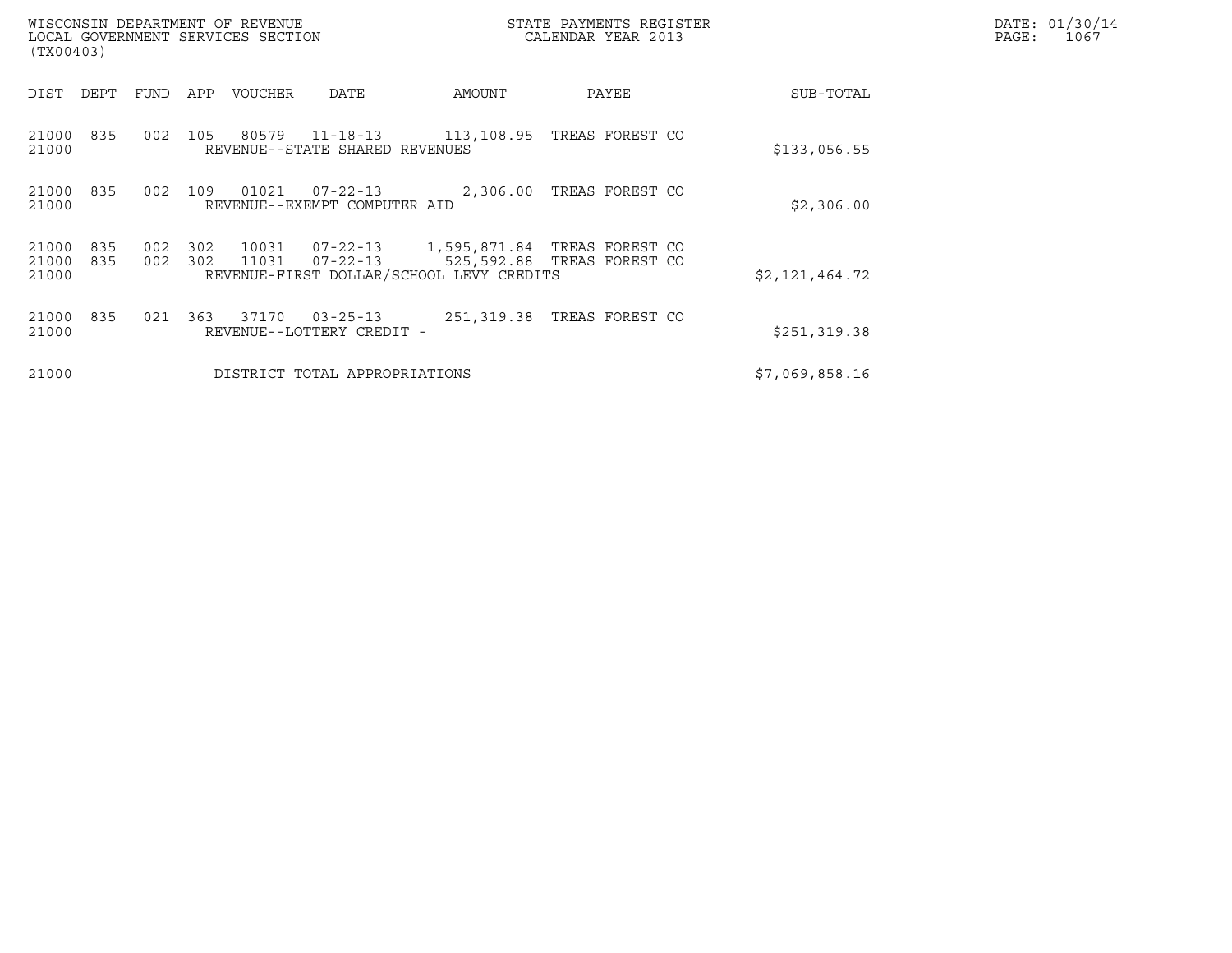| (TX00403)                                                                                                                                                                                                                                                               | DATE: 01/30/14<br>PAGE: 1068 |
|-------------------------------------------------------------------------------------------------------------------------------------------------------------------------------------------------------------------------------------------------------------------------|------------------------------|
| AMOUNT<br>DIST DEPT FUND APP VOUCHER DATE<br>PAYEE<br>SUB-TOTAL                                                                                                                                                                                                         |                              |
| 002 225 00545 07-03-13 1,006.28 TREAS TN ALVIN<br>21002 165<br>SAFETY/PROF SERV--FIRE INSURANCE DUES<br>\$1,006.28<br>21002                                                                                                                                             |                              |
| 000 001 04DNR 10-23-13 71.44 TOWN ALVIN<br>21002 370<br>NAT RESOURCES-SEVERANCE/YIELD/WITHDRAWAL<br>\$71.44<br>21002                                                                                                                                                    |                              |
| 21002 370<br>012 571 36183 06-10-13 491.84 TREAS TN ALVIN<br>NAT RESOURCES--FOREST CROP/MFL/CO FOREST<br>\$491.84<br>21002                                                                                                                                              |                              |
| 21002 370 012 584 00074 09-03-13 24,140.19 TREAS TN ALVIN<br>NAT RESOURCES--PMT IN LIEU OF TAXES<br>\$24,140.19<br>21002                                                                                                                                                |                              |
| 70545  01-07-13  26,619.87  TOWN OF ALVIN<br>21002 395<br>011 191<br>76545 04-01-13<br>84545 07-01-13<br>96545 10-07-13 26,619.87 TOWN OF ALVIN<br>96545 10-07-13 26,619.89 TOWN OF ALVIN<br>21002<br>395<br>011 191<br>395<br>011 191<br>21002<br>21002 395<br>011 191 |                              |
| TRANSPORTATION--GENERAL TRANSP AIDS-GTA<br>21002<br>\$106,479.50                                                                                                                                                                                                        |                              |
| 011  278  64387  02-06-13  34,435.94  TREAS TN ALVIN<br>21002 395<br>TRANSPORTATION--LRIP/TRIP/MSIP GRANTS<br>21002<br>\$34,435.94                                                                                                                                      |                              |
| 002 105<br>43462  07-22-13  365.58  TREAS TN ALVIN<br>21002 835<br>21002 835<br>002 105 80564 11-18-13 2,071.61 TREAS TN ALVIN<br>REVENUE--STATE SHARED REVENUES<br>21002<br>\$2,437.19                                                                                 |                              |
| DISTRICT TOTAL APPROPRIATIONS<br>21002<br>\$169,062.38                                                                                                                                                                                                                  |                              |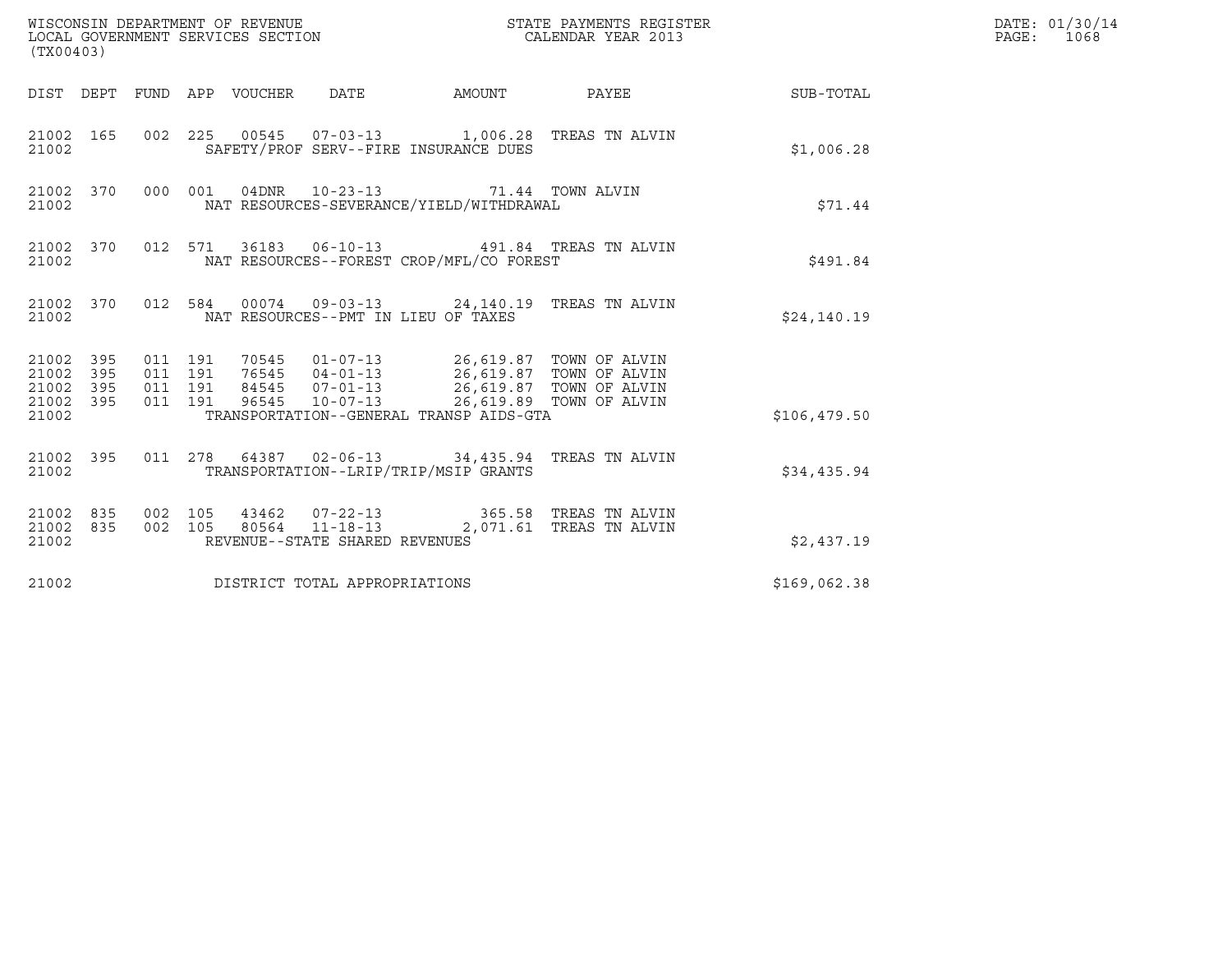| WISCONSIN DEPARTMENT OF REVENUE<br>STATE PAYMENTS REGISTER<br>LOCAL GOVERNMENT SERVICES SECTION<br>CALENDAR YEAR 2013<br>(TX00403)                                                                                                                                                                                                                       |               | DATE: 01/30/14<br>PAGE: 1069 |
|----------------------------------------------------------------------------------------------------------------------------------------------------------------------------------------------------------------------------------------------------------------------------------------------------------------------------------------------------------|---------------|------------------------------|
| FUND APP VOUCHER<br>DATE<br>AMOUNT<br>PAYEE<br>DIST DEPT                                                                                                                                                                                                                                                                                                 | SUB-TOTAL     |                              |
| 21004 165<br>002  225  00546  07-03-13   1,136.87  TREAS TN ARGONNE<br>21004<br>SAFETY/PROF SERV--FIRE INSURANCE DUES                                                                                                                                                                                                                                    | \$1,136.87    |                              |
| 21004<br>000 001<br>01DNR<br>03-13-13 2,037.47 TREAS TOWN ARGONNE<br>370<br>10-23-13 17,075.52 TOWN ARGONNE<br>000 001<br>04DNR<br>21004<br>370<br>NAT RESOURCES-SEVERANCE/YIELD/WITHDRAWAL<br>21004                                                                                                                                                     | \$19, 112.99  |                              |
| 21004 370<br>002 503<br>15731<br>02-06-13 1,422.73 TREAS TN ARGONNE<br>TOWN SHARE 128.53<br>21004<br>NAT RESOURCES--AIDS IN LIEU OF TAXES                                                                                                                                                                                                                | \$1,422.73    |                              |
| 36184  06-10-13  1,028.49  TREAS TN ARGONNE<br>21004 370<br>012<br>571<br>NAT RESOURCES--FOREST CROP/MFL/CO FOREST<br>21004                                                                                                                                                                                                                              | \$1,028.49    |                              |
| 012 584<br>21004 370<br>00075  09-03-13  16,047.34  TREAS TN ARGONNE<br>21004<br>NAT RESOURCES--PMT IN LIEU OF TAXES                                                                                                                                                                                                                                     | \$16,047.34   |                              |
| 21004<br>395<br>011 191<br>01-07-13 26,859.43 TOWN OF ARGONNE<br>04-01-13 26,859.43 TOWN OF ARGONNE<br>07-01-13 26,859.43 TOWN OF ARGONNE<br>70546<br>011 191<br>21004<br>395<br>76546<br>395<br>011 191<br>84546<br>21004<br>10-07-13 26,859.46 TOWN OF ARGONNE<br>395<br>011 191<br>21004<br>96546<br>21004<br>TRANSPORTATION--GENERAL TRANSP AIDS-GTA | \$107,437.75  |                              |
| 21004 835<br>43463 07-22-13<br>4,790.45 TREAS TN ARGONNE<br>002 105<br>$11 - 18 - 13$<br>002 105<br>80565<br>27,145.88 TREAS TN ARGONNE<br>21004<br>835<br>REVENUE--STATE SHARED REVENUES<br>21004                                                                                                                                                       | \$31,936.33   |                              |
| 21004<br>DISTRICT TOTAL APPROPRIATIONS                                                                                                                                                                                                                                                                                                                   | \$178, 122.50 |                              |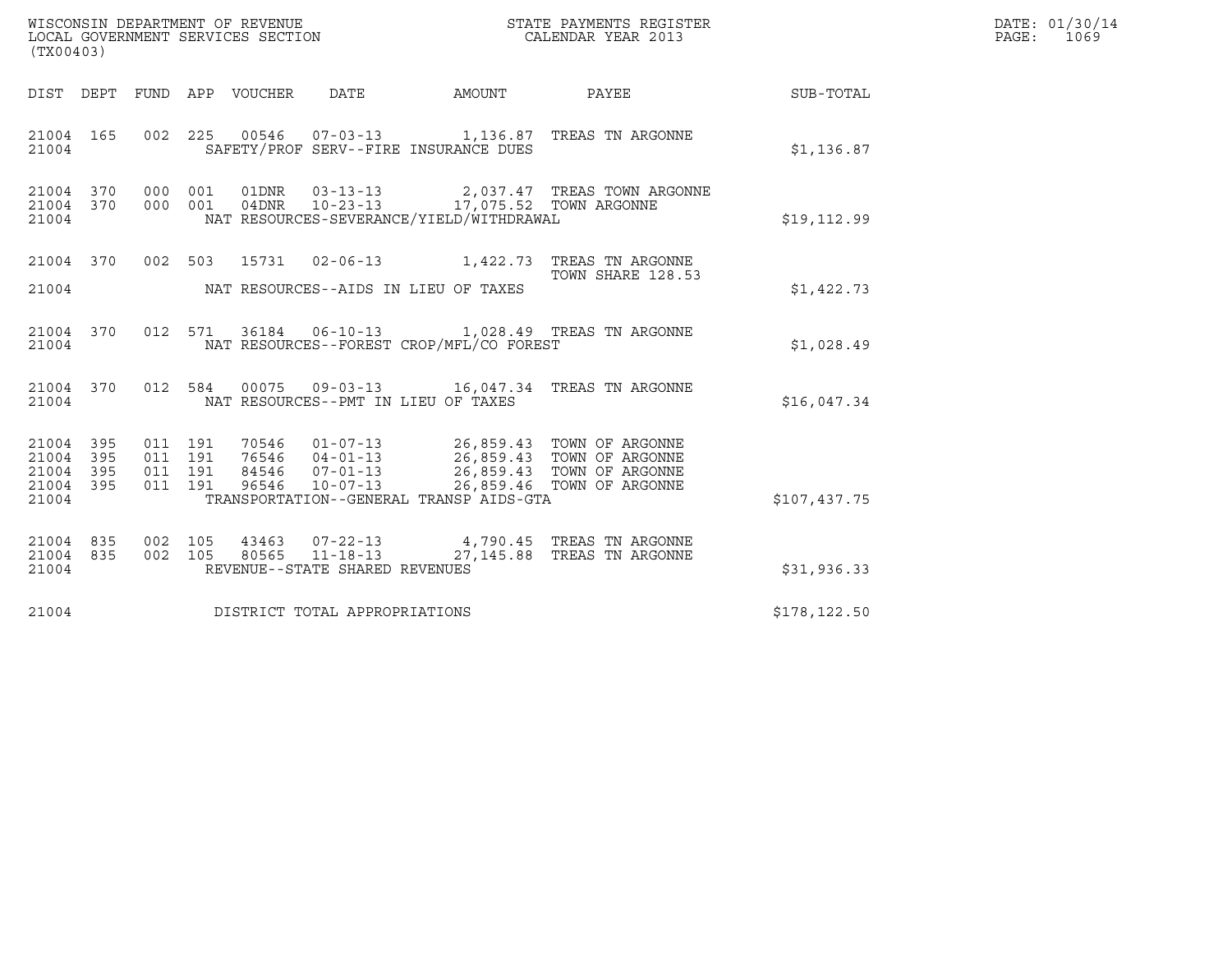| WISCONSIN DEPARTMENT OF REVENUE<br>LOCAL GOVERNMENT SERVICES SECTION<br>(TX00403) | STATE PAYMENTS REGISTER<br>CALENDAR YEAR 2013 | DATE: 01/30/14<br>PAGE:<br>1070 |
|-----------------------------------------------------------------------------------|-----------------------------------------------|---------------------------------|

| (TX00403)                                 |                          |                          |                          |                       |                                                    |                                          |                                                                                                                                                                                                        |              |
|-------------------------------------------|--------------------------|--------------------------|--------------------------|-----------------------|----------------------------------------------------|------------------------------------------|--------------------------------------------------------------------------------------------------------------------------------------------------------------------------------------------------------|--------------|
| DIST                                      | DEPT                     |                          |                          | FUND APP VOUCHER DATE |                                                    | <b>AMOUNT</b>                            | PAYEE                                                                                                                                                                                                  | SUB-TOTAL    |
| 21006<br>21006                            | 165                      | 002                      | 225                      |                       |                                                    | SAFETY/PROF SERV--FIRE INSURANCE DUES    | 00547  07-03-13  1,214.88 TREAS TN ARMSTRONG CREEK                                                                                                                                                     | \$1,214.88   |
| 21006<br>21006<br>21006<br>21006          | 370<br>370<br>370        | 000<br>000<br>000        | 001<br>001<br>001        |                       |                                                    | NAT RESOURCES-SEVERANCE/YIELD/WITHDRAWAL |                                                                                                                                                                                                        | \$6,081.13   |
| 21006<br>21006                            | 370                      |                          | 012 571                  |                       |                                                    | NAT RESOURCES--FOREST CROP/MFL/CO FOREST | 36185  06-10-13   1,612.38  TREAS TN ARMSTRONG CREEK                                                                                                                                                   | \$1,612.38   |
| 21006<br>21006                            | 370                      | 012                      | 584                      |                       |                                                    | NAT RESOURCES--PMT IN LIEU OF TAXES      | 00076  09-03-13  3,873.59  TREAS TN ARMSTRONG CREEK                                                                                                                                                    | \$3,873.59   |
| 21006<br>21006<br>21006<br>21006<br>21006 | 395<br>395<br>395<br>395 | 011<br>011<br>011<br>011 | 191<br>191<br>191<br>191 | 96547                 | $10 - 07 - 13$                                     | TRANSPORTATION--GENERAL TRANSP AIDS-GTA  | 70547  01-07-13  27,150.63  TOWN OF ARMSTRONG CREEK<br>76547  04-01-13  27,150.63  TOWN OF ARMSTRONG CREEK<br>84547  07-01-13  27,150.63  TOWN OF ARMSTRONG CREEK<br>27,150.63 TOWN OF ARMSTRONG CREEK | \$108,602.52 |
| 21006<br>21006<br>21006                   | 835<br>835               | 002<br>002               | 105                      |                       | REVENUE--STATE SHARED REVENUES                     |                                          | 43464  07-22-13  3,103.27  TREAS TN ARMSTRONG CREEK<br>105 80566 11-18-13 17,626.05 TREAS TN ARMSTRONG CREEK                                                                                           | \$20,729.32  |
| 21006<br>21006                            | 835                      | 002                      |                          |                       | 109 02497 07-22-13<br>REVENUE--EXEMPT COMPUTER AID |                                          | 8.00 TREAS TN ARMSTRONG CREEK                                                                                                                                                                          | \$8.00       |
| 21006                                     |                          |                          |                          |                       | DISTRICT TOTAL APPROPRIATIONS                      |                                          |                                                                                                                                                                                                        | \$142,121.82 |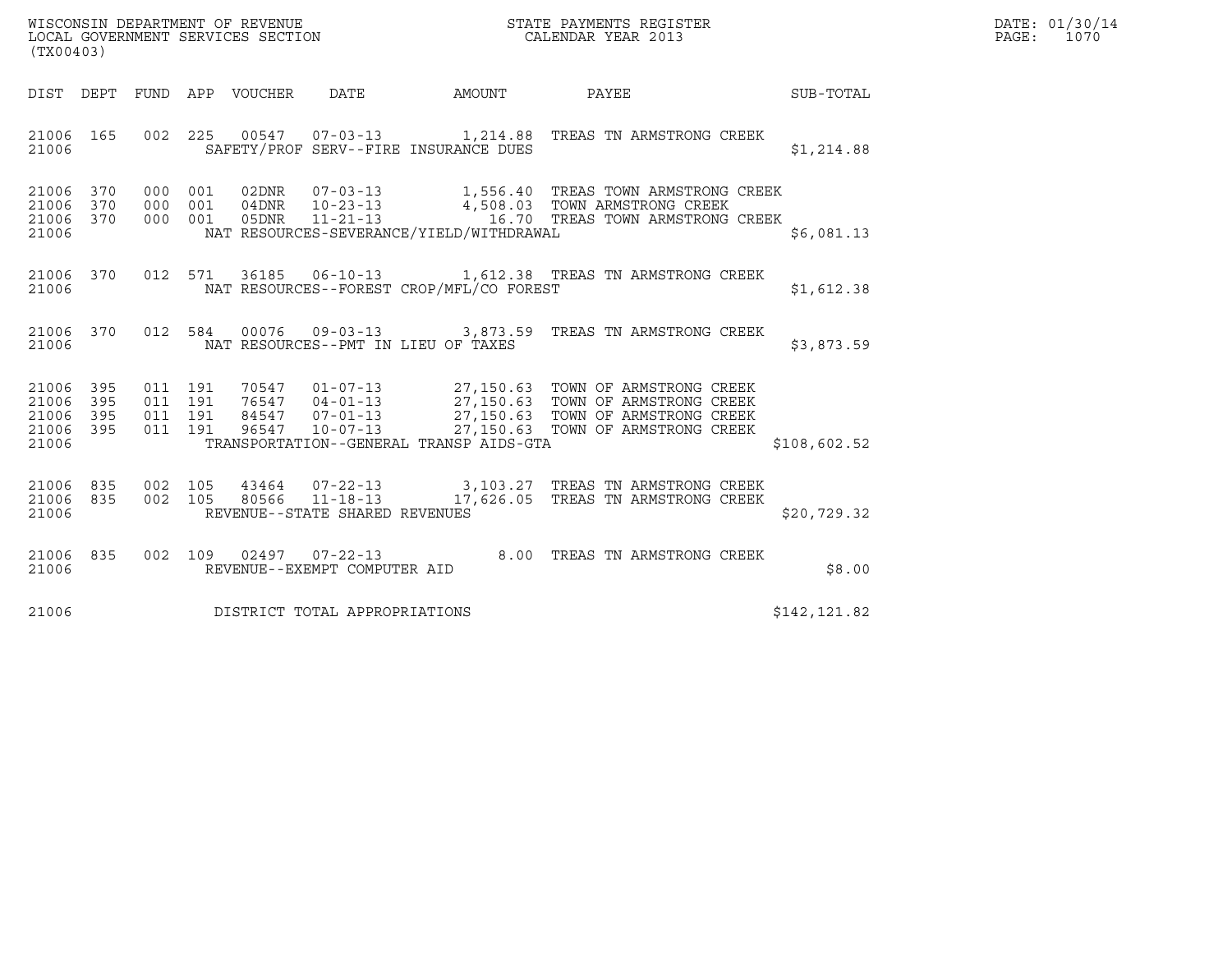| WISCONSIN DEPARTMENT OF REVENUE<br>LOCAL GOVERNMENT SERVICES SECTION<br>(TX00403) | STATE PAYMENTS REGISTER<br>CALENDAR YEAR 2013 | DATE: 01/30/14<br>PAGE:<br>1071 |
|-----------------------------------------------------------------------------------|-----------------------------------------------|---------------------------------|

| (TX00403)                                                          |                                                                                                                                                                                                             |                                                                                                                          |              |
|--------------------------------------------------------------------|-------------------------------------------------------------------------------------------------------------------------------------------------------------------------------------------------------------|--------------------------------------------------------------------------------------------------------------------------|--------------|
| DIST<br>DEPT                                                       | DATE<br>FUND<br>APP VOUCHER                                                                                                                                                                                 | AMOUNT<br>PAYEE                                                                                                          | SUB-TOTAL    |
| 165<br>21008<br>21008                                              | 002<br>225<br>SAFETY/PROF SERV--FIRE INSURANCE DUES                                                                                                                                                         | 00548  07-03-13  407.56  TREAS TN BLACKWELL                                                                              | \$407.56     |
| 21008<br>370<br>21008<br>370<br>21008                              | 000<br>001<br>02DNR<br>$07 - 03 - 13$<br>$10 - 23 - 13$<br>000<br>04DNR<br>001<br>NAT RESOURCES-SEVERANCE/YIELD/WITHDRAWAL                                                                                  | 8,274.35 TREAS TOWN BLACKWELL<br>898.93 TOWN BLACKWELL                                                                   | \$9,173.28   |
| 370<br>21008<br>21008                                              | 16210<br>002<br>503<br>$02 - 21 - 13$<br>NAT RESOURCES--AIDS IN LIEU OF TAXES                                                                                                                               | TREAS TN BLACKWELL<br>612.40<br>TOWN SHARE 0.00                                                                          | \$612.40     |
| 21008 370<br>21008                                                 | 012<br>571<br>36186<br>$06 - 10 - 13$<br>NAT RESOURCES--FOREST CROP/MFL/CO FOREST                                                                                                                           | 1,285.15 TREAS TN BLACKWELL                                                                                              | \$1,285.15   |
| 21008<br>370<br>21008                                              | 012<br>584<br>NAT RESOURCES--PMT IN LIEU OF TAXES                                                                                                                                                           | 00077  09-03-13  13,494.32  TREAS TN BLACKWELL                                                                           | \$13,494.32  |
| 370<br>21008<br>21008<br>370<br>21008                              | 012<br>663<br>03221<br>$05 - 31 - 13$<br>663<br>$06 - 19 - 13$<br>012<br>03418<br>NAT RESOURCES--LAKES MANAGEMENT GRANTS                                                                                    | 2,500.00 TREAS TN BLACKWELL<br>2,500.00 TREAS TN BLACKWELL                                                               | \$5,000.00   |
| 21008 395<br>21008<br>395<br>21008<br>395<br>21008<br>395<br>21008 | 011<br>191<br>70548<br>$01 - 07 - 13$<br>76548<br>$04 - 01 - 13$<br>011<br>191<br>84548<br>$07 - 01 - 13$<br>191<br>011<br>011<br>191<br>96548<br>$10 - 07 - 13$<br>TRANSPORTATION--GENERAL TRANSP AIDS-GTA | 27,134.64 TOWN OF BLACKWELL<br>27,134.64 TOWN OF BLACKWELL<br>27,134.64 TOWN OF BLACKWELL<br>27,134.67 TOWN OF BLACKWELL | \$108,538.59 |
| 21008<br>835<br>21008<br>835<br>21008                              | 002<br>105<br>43465 07-22-13<br>80567 11-18-13 28,849.28<br>002<br>105<br>REVENUE--STATE SHARED REVENUES                                                                                                    | 5,091.05 TREAS TN BLACKWELL<br>TREAS TN BLACKWELL                                                                        | \$33,940.33  |
| 21008                                                              | DISTRICT TOTAL APPROPRIATIONS                                                                                                                                                                               |                                                                                                                          | \$172,451.63 |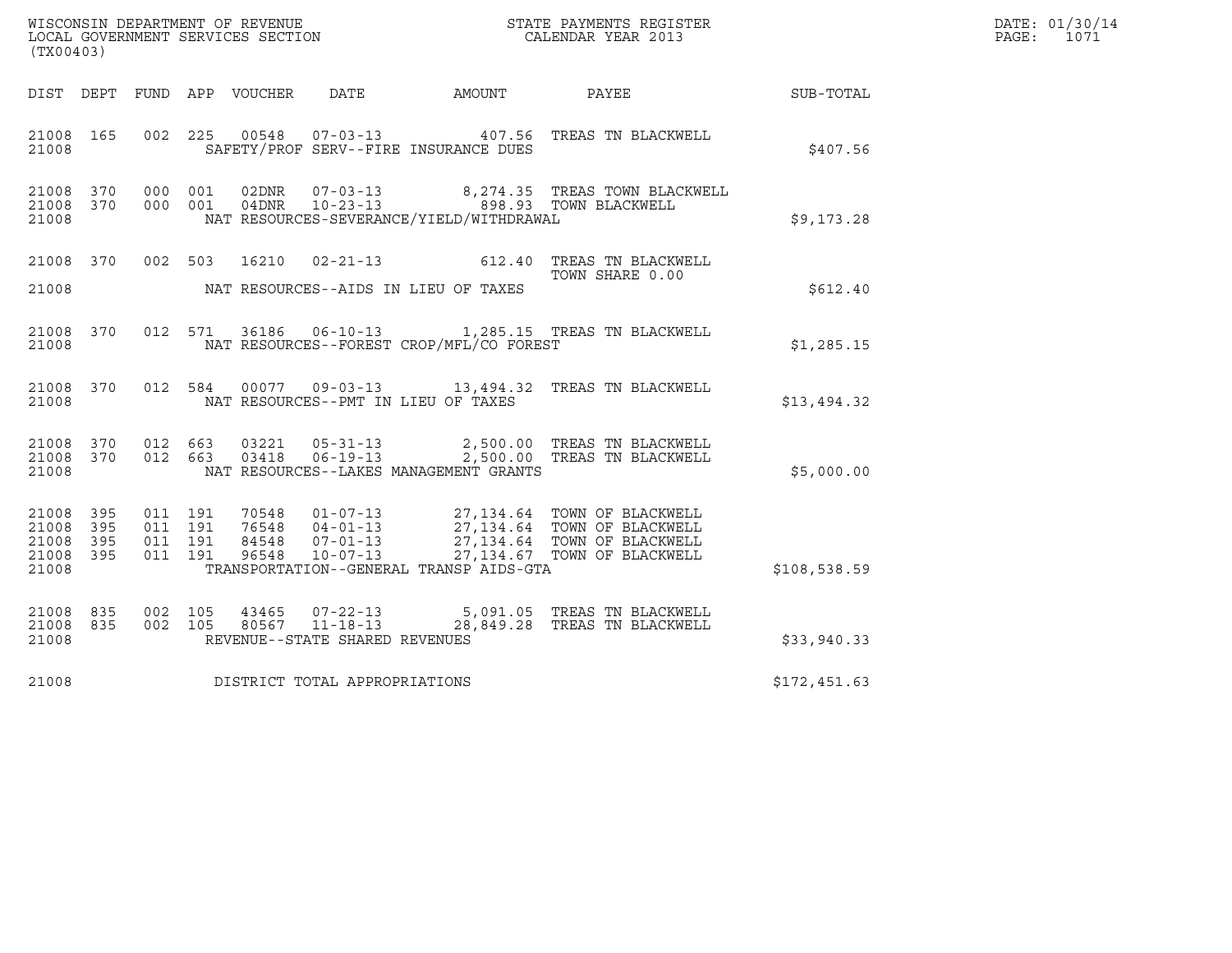| WISCONSIN DEPARTMENT OF REVENUE   | STATE PAYMENTS REGISTER | DATE: 01/30/14 |
|-----------------------------------|-------------------------|----------------|
| LOCAL GOVERNMENT SERVICES SECTION | CALENDAR YEAR 2013      | 1072<br>PAGE:  |

| (TX00403)                                                 |                                                                                                                                                                                                                                                     | WISCONSIN DEPARTMENT OF REVENUE<br>LOCAL GOVERNMENT SERVICES SECTION<br>CALENDAR YEAR 2013 |                  |              | DATE: 01/30/14<br>PAGE: 1072 |
|-----------------------------------------------------------|-----------------------------------------------------------------------------------------------------------------------------------------------------------------------------------------------------------------------------------------------------|--------------------------------------------------------------------------------------------|------------------|--------------|------------------------------|
|                                                           | DIST DEPT FUND APP VOUCHER DATE AMOUNT PAYEE                                                                                                                                                                                                        |                                                                                            |                  | SUB-TOTAL    |                              |
| 21010 165<br>21010                                        | 002 225 00549 07-03-13 358.47 TREAS TN CASWELL<br>SAFETY/PROF SERV--FIRE INSURANCE DUES                                                                                                                                                             |                                                                                            |                  | \$358.47     |                              |
| 21010 370<br>21010 370<br>21010 370<br>21010              | 000 001 01DNR 03-13-13 676.55 TREAS TOWN CASWELL<br>000 001 02DNR 07-03-13 2,216.35 TREAS TOWN CASWELL<br>000 001 04DNR 10-23-13 8,812.65 TOWN CASWELL<br>NAT RESOURCES-SEVERANCE/YIELD/WITHDRAWAL                                                  |                                                                                            |                  | \$11,705.55  |                              |
| 21010                                                     | 21010 370 002 503 15732 02-06-13 823.88 TREAS TN CASWELL<br>NAT RESOURCES--AIDS IN LIEU OF TAXES                                                                                                                                                    |                                                                                            | TOWN SHARE 35.22 | \$823.88     |                              |
| 21010                                                     | 21010 370 012 571 36187 06-10-13 3,778.19 TREAS TN CASWELL<br>NAT RESOURCES--FOREST CROP/MFL/CO FOREST                                                                                                                                              |                                                                                            |                  | \$3.778.19   |                              |
| 21010                                                     | 21010 370 012 584 00078 09-03-13 3,797.79 TREAS TN CASWELL<br>NAT RESOURCES--PMT IN LIEU OF TAXES                                                                                                                                                   |                                                                                            |                  | \$3,797.79   |                              |
| 21010 395<br>21010 395<br>21010 395<br>21010 395<br>21010 | 011 191 70549 01-07-13 3,821.45 TOWN OF CASWELL<br>011 191 76549 04-01-13 3,821.45 TOWN OF CASWELL<br>011 191 84549 07-01-13 3,821.45 TOWN OF CASWELL<br>011 191 96549 10-07-13 3,821.48 TOWN OF CASWELL<br>TRANSPORTATION--GENERAL TRANSP AIDS-GTA |                                                                                            |                  | \$15, 285.83 |                              |
| 21010 835<br>21010 835<br>21010                           | 002 105 43466 07-22-13 2,835.63 TREAS TN CASWELL<br>002 105 80568 11-18-13 16,068.60 TREAS TN CASWELL<br>REVENUE--STATE SHARED REVENUES                                                                                                             |                                                                                            |                  | \$18,904.23  |                              |
|                                                           | 21010 DISTRICT TOTAL APPROPRIATIONS                                                                                                                                                                                                                 |                                                                                            |                  | \$54,653.94  |                              |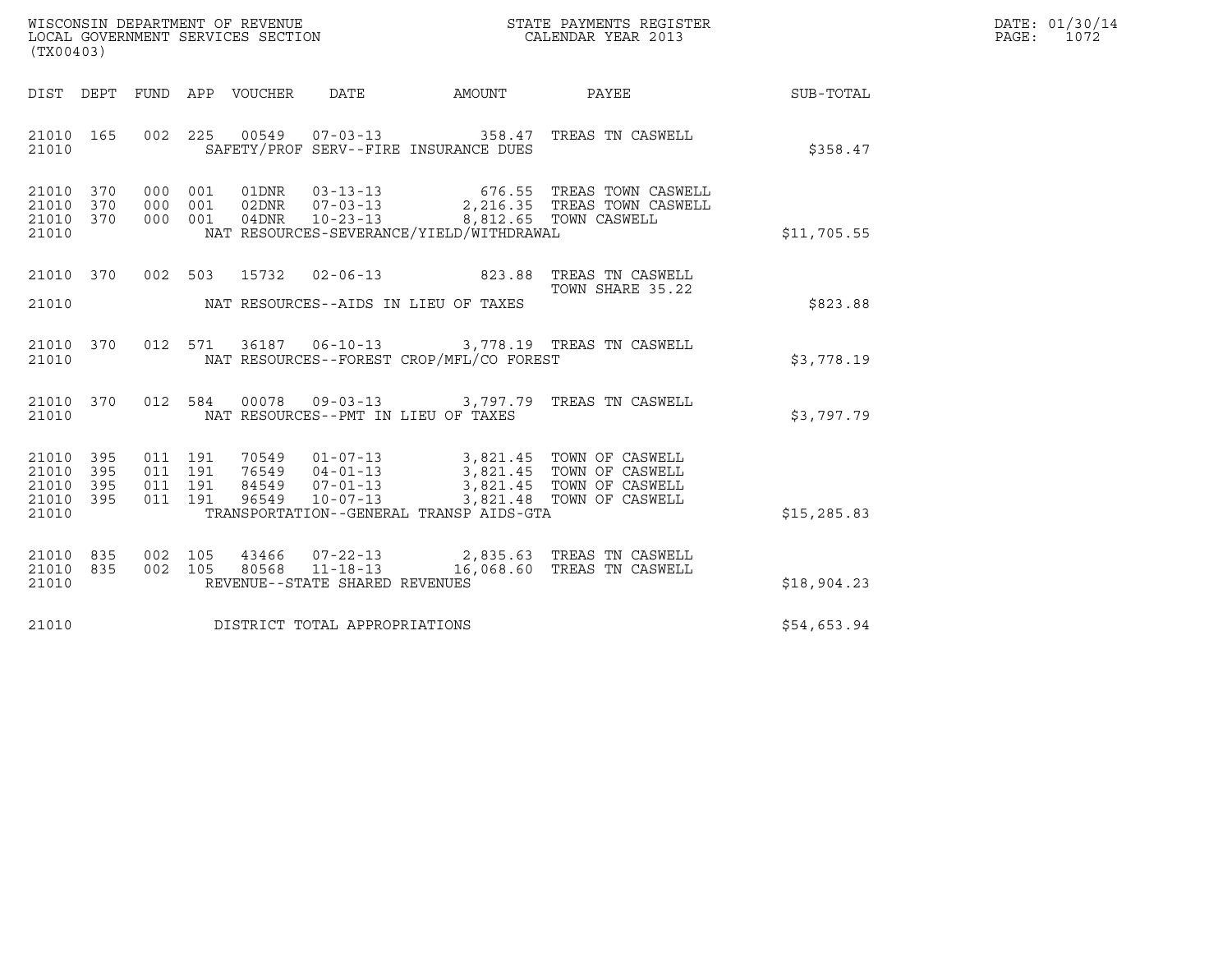| DATE: | 01/30/14 |
|-------|----------|
| PAGE: | 1073     |

| (TX00403)                                                 |  |  |  |                                     |                                          |                                                                                                                                                                                                                                                         |              | DATE: 01/30/14<br>PAGE: 1073 |
|-----------------------------------------------------------|--|--|--|-------------------------------------|------------------------------------------|---------------------------------------------------------------------------------------------------------------------------------------------------------------------------------------------------------------------------------------------------------|--------------|------------------------------|
|                                                           |  |  |  |                                     |                                          | DIST DEPT FUND APP VOUCHER DATE AMOUNT PAYEE SUB-TOTAL                                                                                                                                                                                                  |              |                              |
| 21012                                                     |  |  |  |                                     |                                          | 21012 165 002 225 00550 07-03-13 1,744.05 TREAS TN CRANDON<br>SAFETY/PROF SERV--FIRE INSURANCE DUES                                                                                                                                                     | \$1,744.05   |                              |
| 21012 370<br>21012 370<br>21012 370<br>21012              |  |  |  |                                     | NAT RESOURCES-SEVERANCE/YIELD/WITHDRAWAL | 000 001 01DNR 03-13-13 13,818.19 TREAS TOWN CRANDON<br>000 001 04DNR 10-23-13 2,418.22 TOWN CRANDON<br>000 001 05DNR 11-21-13 476.71 TREAS TOWN CRANDON                                                                                                 | \$16, 713.12 |                              |
|                                                           |  |  |  |                                     |                                          | 21012 370 002 503 15733 02-06-13 5,747.00 TREAS TN CRANDON<br>TOWN SHARE 823.43                                                                                                                                                                         | \$5,747.00   |                              |
| 21012                                                     |  |  |  |                                     |                                          | 21012 370 012 571 36188 06-10-13 1,176.66 TREAS TN CRANDON<br>NAT RESOURCES--FOREST CROP/MFL/CO FOREST                                                                                                                                                  | \$1,176.66   |                              |
| 21012                                                     |  |  |  |                                     | NAT RESOURCES--AIDS IN LIEU OF TAXES     | $\begin{array}{cccccc} 21012 & 370 & 012 & 579 & 18409 & 04-15-13 & & 1,905.23 & \text{TREAS TN CRANDON} \\ 21012 & 370 & 012 & 579 & 18409 & 04-15-13 & & & 64.00 & \text{TREAS TOWN CRANDON} \end{array}$                                             | \$1,969.23   |                              |
| 21012 395<br>21012 395<br>21012 395<br>21012 395<br>21012 |  |  |  |                                     |                                          | 011 191 70550 01-07-13 16,348.53 TOWN OF CRANDON<br>011 191 76550 04-01-13 16,348.53 TOWN OF CRANDON<br>011 191 84550 07-01-13 16,348.53 TOWN OF CRANDON<br>011 191 96550 10-07-13 16,348.54 TOWN OF CRANDON<br>TRANSPORTATION--GENERAL TRANSP AIDS-GTA | \$65,394.13  |                              |
| 21012                                                     |  |  |  | REVENUE--STATE SHARED REVENUES      |                                          | 21012 835 002 105 43467 07-22-13 4,908.92 TREAS TN CRANDON<br>21012 835 002 105 80569 11-18-13 27,817.19 TREAS TN CRANDON                                                                                                                               | \$32,726.11  |                              |
| 21012 835<br>21012                                        |  |  |  | REVENUE--EXEMPT COMPUTER AID        |                                          | 002 109 02498 07-22-13 313.00 TREAS TN CRANDON                                                                                                                                                                                                          | \$313.00     |                              |
| 21012                                                     |  |  |  |                                     | DOA-PAYMENT FOR MUNICIPAL SERVICES AID   | 21012 835 002 501 00002 02-01-13 70.19 TREAS TN CRANDON                                                                                                                                                                                                 | \$70.19      |                              |
|                                                           |  |  |  | 21012 DISTRICT TOTAL APPROPRIATIONS |                                          |                                                                                                                                                                                                                                                         | \$125,853.49 |                              |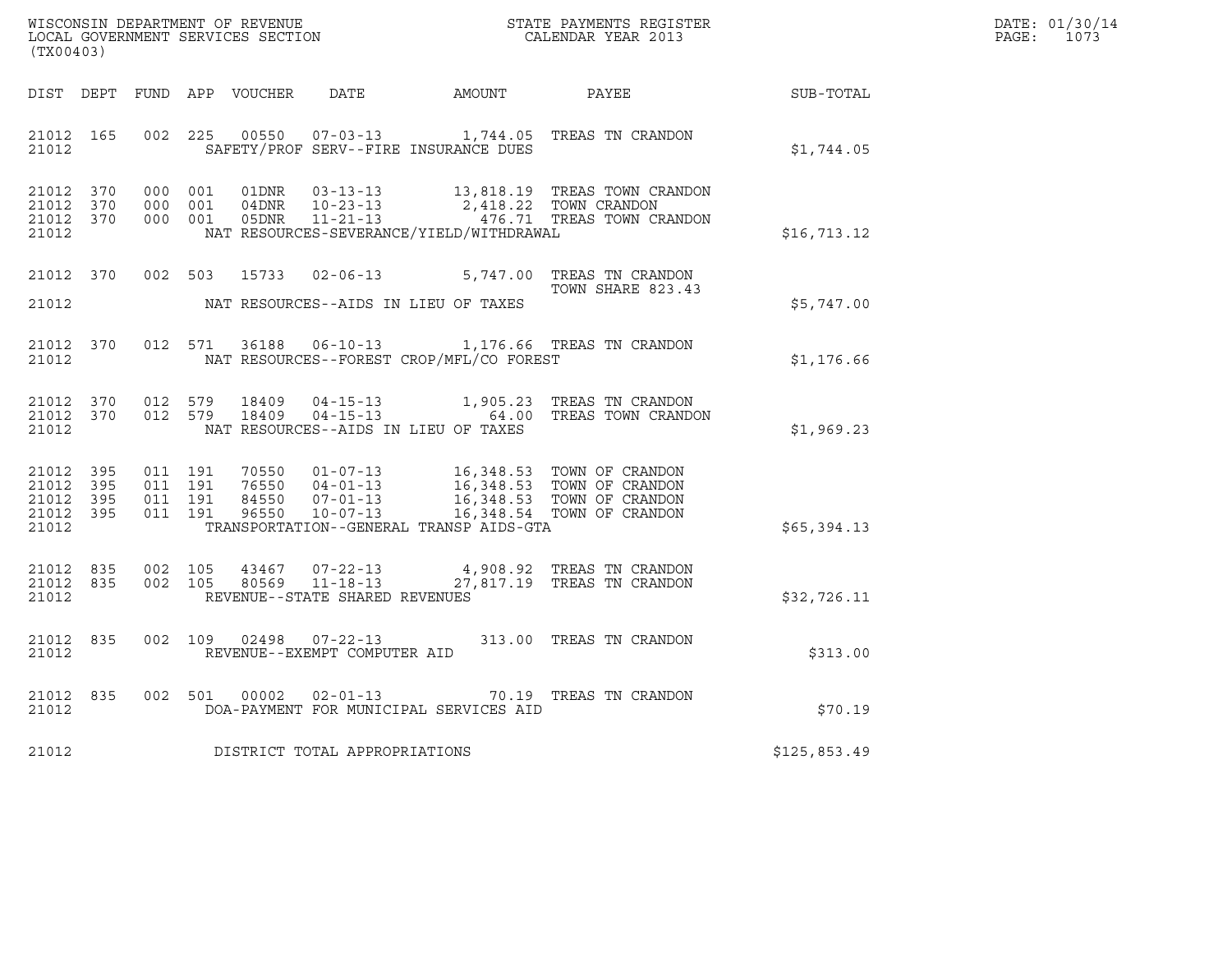| (TX00403)                                                 |           |                                          |  |                                |                                          |                                                                                                                                                                                                      |              | DATE: 01/30/14<br>PAGE: 1074 |
|-----------------------------------------------------------|-----------|------------------------------------------|--|--------------------------------|------------------------------------------|------------------------------------------------------------------------------------------------------------------------------------------------------------------------------------------------------|--------------|------------------------------|
|                                                           |           |                                          |  |                                |                                          |                                                                                                                                                                                                      |              |                              |
| 21014                                                     | 21014 165 |                                          |  |                                | SAFETY/PROF SERV--FIRE INSURANCE DUES    | 002  225  00551  07-03-13  1,918.19  TREAS TN FREEDOM                                                                                                                                                | \$1,918.19   |                              |
| 21014                                                     | 21014 370 | 21014 370 000 001                        |  |                                | NAT RESOURCES-SEVERANCE/YIELD/WITHDRAWAL | 000 001 02DNR 07-03-13 1,326.93 TREAS TOWN FREEDOM<br>000 001 04DNR 10-23-13 2,199.85 TOWN FREEDOM                                                                                                   | \$3,526.78   |                              |
| 21014                                                     |           |                                          |  |                                | NAT RESOURCES--FOREST CROP/MFL/CO FOREST | 21014 370 012 571 36189 06-10-13 122.11 TREAS TN FREEDOM                                                                                                                                             | \$122.11     |                              |
| 21014                                                     |           |                                          |  |                                | NAT RESOURCES--PMT IN LIEU OF TAXES      | 21014 370 012 584 00079 09-03-13 5,925.23 TREAS TN FREEDOM                                                                                                                                           | \$5,925.23   |                              |
| 21014 395<br>21014 395<br>21014 395<br>21014 395<br>21014 |           | 011 191<br>011 191<br>011 191<br>011 191 |  |                                | TRANSPORTATION--GENERAL TRANSP AIDS-GTA  | 70551   01-07-13   21,069.44   TOWN OF FREEDOM<br>76551   04-01-13   21,069.44   TOWN OF FREEDOM<br>84551   07-01-13   21,069.44   TOWN OF FREEDOM<br>96551   10-07-13   21,069.45   TOWN OF FREEDOM | \$84,277.77  |                              |
| 21014 835<br>21014                                        |           | 21014 835 002 105<br>002 105             |  | REVENUE--STATE SHARED REVENUES |                                          | 43468  07-22-13  647.00 TREAS TN FREEDOM<br>80570    11-18-13    3,666.32    TREAS TN FREEDOM                                                                                                        | \$4,313.32   |                              |
| 21014                                                     | 21014 835 |                                          |  | REVENUE--EXEMPT COMPUTER AID   |                                          | 002 109 02499 07-22-13 4.00 TREAS TN FREEDOM                                                                                                                                                         | \$4.00       |                              |
| 21014                                                     |           |                                          |  | DISTRICT TOTAL APPROPRIATIONS  |                                          |                                                                                                                                                                                                      | \$100,087.40 |                              |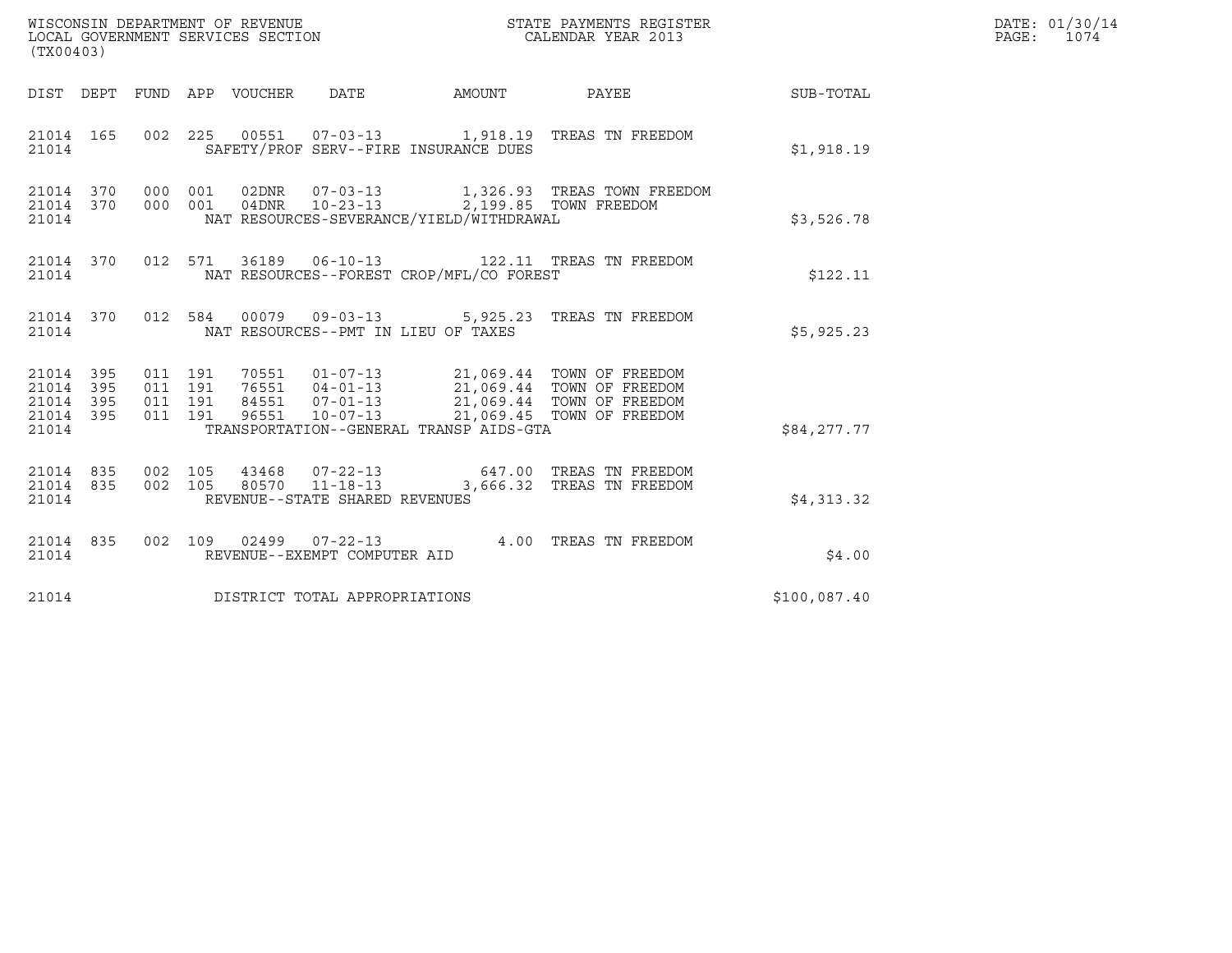| WISCONSIN DEPARTMENT OF REVENUE<br>LOCAL GOVERNMENT SERVICES SECTION<br>(TX00403) |                   |                                          |         |                |                                | STATE PAYMENTS REGISTER<br>CALENDAR YEAR 2013                                                                                                                                  |                                 |                                                           | DATE: 01/30/14<br>PAGE: 1075 |
|-----------------------------------------------------------------------------------|-------------------|------------------------------------------|---------|----------------|--------------------------------|--------------------------------------------------------------------------------------------------------------------------------------------------------------------------------|---------------------------------|-----------------------------------------------------------|------------------------------|
|                                                                                   |                   |                                          |         |                |                                |                                                                                                                                                                                |                                 | DIST DEPT FUND APP VOUCHER DATE AMOUNT PAYEE TO SUB-TOTAL |                              |
| 21016 165<br>21016                                                                |                   |                                          |         |                |                                | 002 225 00552 07-03-13 3,617.06 TREAS TN HILES<br>SAFETY/PROF SERV--FIRE INSURANCE DUES                                                                                        |                                 | \$3,617.06                                                |                              |
| 21016 370<br>21016                                                                |                   |                                          |         |                |                                | 012 571 36190 06-10-13 464.91 TREAS TN HILES<br>NAT RESOURCES--FOREST CROP/MFL/CO FOREST                                                                                       |                                 | \$464.91                                                  |                              |
| 21016 370<br>21016 370<br>21016                                                   |                   | 012 579                                  | 012 579 | 18410<br>18410 |                                | 04-15-13 5.02 TREAS TN HILES<br>NAT RESOURCES--AIDS IN LIEU OF TAXES                                                                                                           | 04-15-13 49.71 TREAS TOWN HILES | \$54.73                                                   |                              |
| 21016 370<br>21016                                                                |                   |                                          |         |                |                                | 012 584 00080 09-03-13 26,888.17 TREAS TN HILES<br>NAT RESOURCES--PMT IN LIEU OF TAXES                                                                                         |                                 | \$26,888.17                                               |                              |
| 21016 395<br>21016<br>21016<br>21016<br>21016                                     | 395<br>395<br>395 | 011 191<br>011 191<br>011 191<br>011 191 |         | 96552          | $10 - 07 - 13$                 | 70552  01-07-13  53,475.42  TOWN OF HILES<br>76552  04-01-13  53,475.42  TOWN OF HILES<br>84552  07-01-13  53,475.42  TOWN OF HILES<br>TRANSPORTATION--GENERAL TRANSP AIDS-GTA | 53,475.42 TOWN OF HILES         | \$213,901.68                                              |                              |
| 21016 835<br>21016 835<br>21016                                                   |                   | 002 105<br>002 105                       |         |                | REVENUE--STATE SHARED REVENUES | 80571  11-18-13  7,621.82 TREAS TN HILES                                                                                                                                       |                                 | \$8,966.85                                                |                              |
| 21016 835<br>21016                                                                |                   |                                          |         |                | REVENUE--EXEMPT COMPUTER AID   | 002 109 02500 07-22-13 3.00 TREAS TN HILES                                                                                                                                     |                                 | \$3.00                                                    |                              |
| 21016                                                                             |                   |                                          |         |                | DISTRICT TOTAL APPROPRIATIONS  |                                                                                                                                                                                |                                 | \$253,896.40                                              |                              |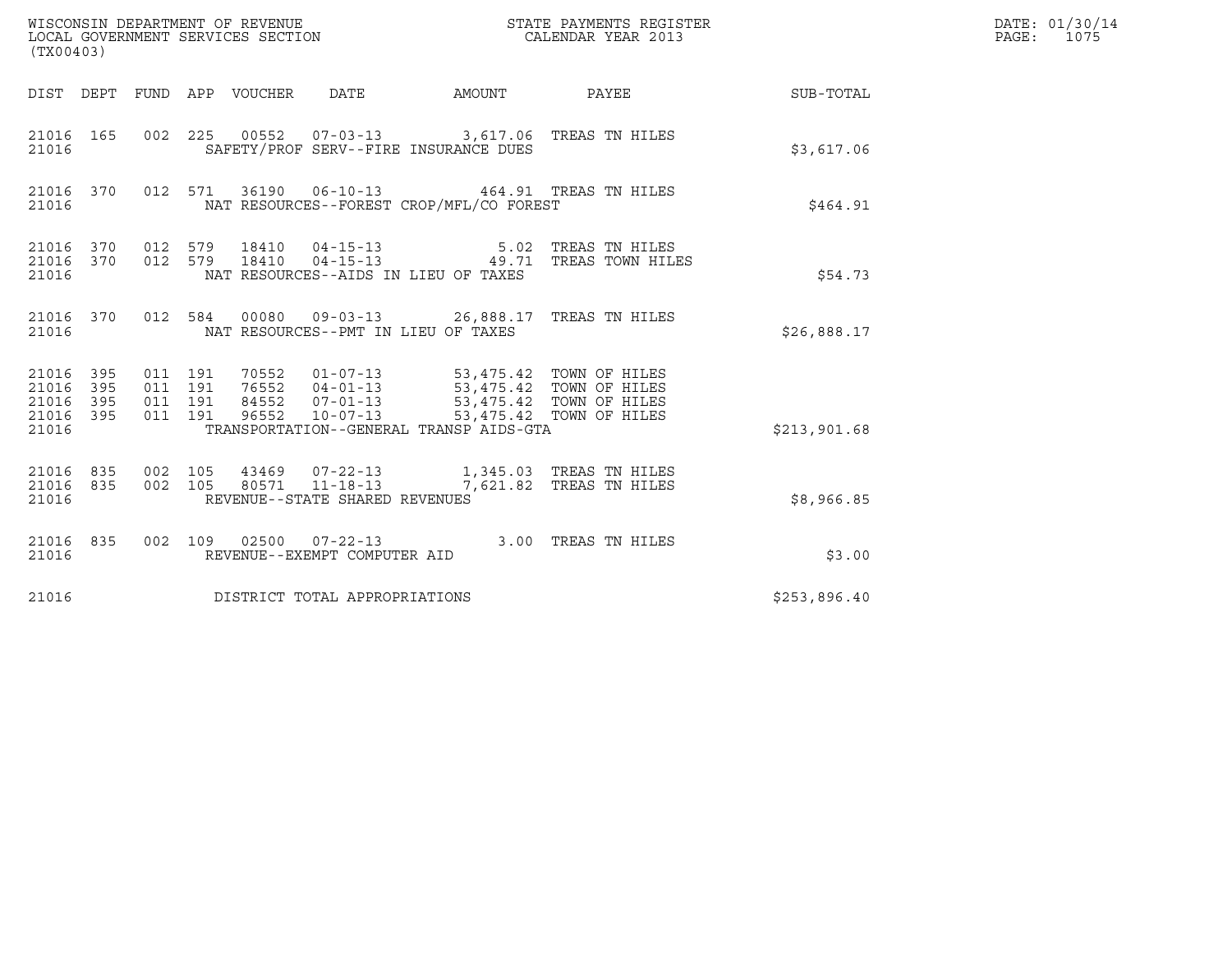| DATE: | 01/30/14 |
|-------|----------|
| PAGE: | 1076     |

| (TX00403)                                             |     |                                                   |                                     |                                                                                                                                                                       |                                                            |              | DATE: 01/30/14<br>$\mathtt{PAGE}$ :<br>1076 |
|-------------------------------------------------------|-----|---------------------------------------------------|-------------------------------------|-----------------------------------------------------------------------------------------------------------------------------------------------------------------------|------------------------------------------------------------|--------------|---------------------------------------------|
| DIST DEPT                                             |     | FUND APP VOUCHER                                  | DATE                                | AMOUNT                                                                                                                                                                | PAYEE                                                      | SUB-TOTAL    |                                             |
| 21018 165<br>21018                                    |     |                                                   |                                     | 002 225 00553 07-03-13 3,011.35 TREAS TN LAONA<br>SAFETY/PROF SERV--FIRE INSURANCE DUES                                                                               |                                                            | \$3,011.35   |                                             |
| 21018 370<br>21018 370<br>21018 370<br>21018          |     | 000 001<br>000 001<br>02DNR<br>000 001<br>04DNR   | $07 - 03 - 13$                      | 10-23-13 28,771.03 TOWN LAONA<br>NAT RESOURCES-SEVERANCE/YIELD/WITHDRAWAL                                                                                             | 155,288.59 TREAS TOWN LAONA<br>139,411.45 TREAS TOWN LAONA | \$323,471.07 |                                             |
| 21018 370<br>21018                                    |     |                                                   |                                     | 002 503 15734 02-06-13 2,597.75 TREAS TN LAONA<br>NAT RESOURCES--AIDS IN LIEU OF TAXES                                                                                | TOWN SHARE 432.90                                          | \$2,597.75   |                                             |
| 21018<br>21018                                        | 370 | 012 571                                           | 36191   06-10-13                    | NAT RESOURCES--FOREST CROP/MFL/CO FOREST                                                                                                                              | 5,858.32 TREAS TN LAONA                                    | \$5,858.32   |                                             |
| 21018<br>21018                                        | 370 | 012 579<br>18411                                  |                                     | 04-15-13 12.32 TREAS TN LAONA<br>NAT RESOURCES--AIDS IN LIEU OF TAXES                                                                                                 |                                                            | \$12.32      |                                             |
| 21018 370<br>21018                                    |     | 012 584<br>00081                                  | NAT RESOURCES--PMT IN LIEU OF TAXES | 09-03-13 11,645.43 TREAS TN LAONA                                                                                                                                     |                                                            | \$11,645.43  |                                             |
| 21018<br>21018 395<br>21018 395<br>21018 395<br>21018 | 395 | 011 191<br>011 191<br>011 191<br>84553<br>011 191 | 76553 04-01-13<br>96553 10-07-13    | 70553  01-07-13  34,512.39  TOWN OF LAONA<br>76553  04-01-13  34,512.39  TOWN OF LAONA<br>07-01-13 34,512.39 TOWN OF LAONA<br>TRANSPORTATION--GENERAL TRANSP AIDS-GTA | 34,512.40 TOWN OF LAONA                                    | \$138,049.57 |                                             |
| 21018 395<br>21018                                    |     |                                                   |                                     | 011  278  89734  10-03-13  38,120.98  TREAS TN LAONA<br>TRANSPORTATION--LRIP/TRIP/MSIP GRANTS                                                                         |                                                            | \$38,120.98  |                                             |
| 21018 455<br>21018                                    |     | 002 231                                           | JUSTICE--LAW ENFORCEMENT TRAINING   | 00368  02-11-13  160.00 TREAS TN LAONA                                                                                                                                |                                                            | \$160.00     |                                             |
| 21018 505<br>21018                                    |     |                                                   |                                     | 002 650 06387 01-28-13 7,498.00 TREAS TN LAONA<br>DOA--JUSTICE-ASSISTANCE-FEDERAL ARRA FDS                                                                            |                                                            | \$7,498.00   |                                             |
| 21018 835<br>21018 835<br>21018                       |     | 002 105<br>002 105                                | REVENUE--STATE SHARED REVENUES      | 43470  07-22-13   13,864.84 TREAS TN LAONA<br>80572  11-18-13  78,570.85  TREAS TN LAONA                                                                              |                                                            | \$92,435.69  |                                             |
| 21018 835<br>21018                                    |     |                                                   | REVENUE--EXEMPT COMPUTER AID        | 002 109 02501 07-22-13 365.00 TREAS TN LAONA                                                                                                                          |                                                            | \$365.00     |                                             |
| 21018                                                 |     |                                                   | DISTRICT TOTAL APPROPRIATIONS       |                                                                                                                                                                       |                                                            | \$623,225.48 |                                             |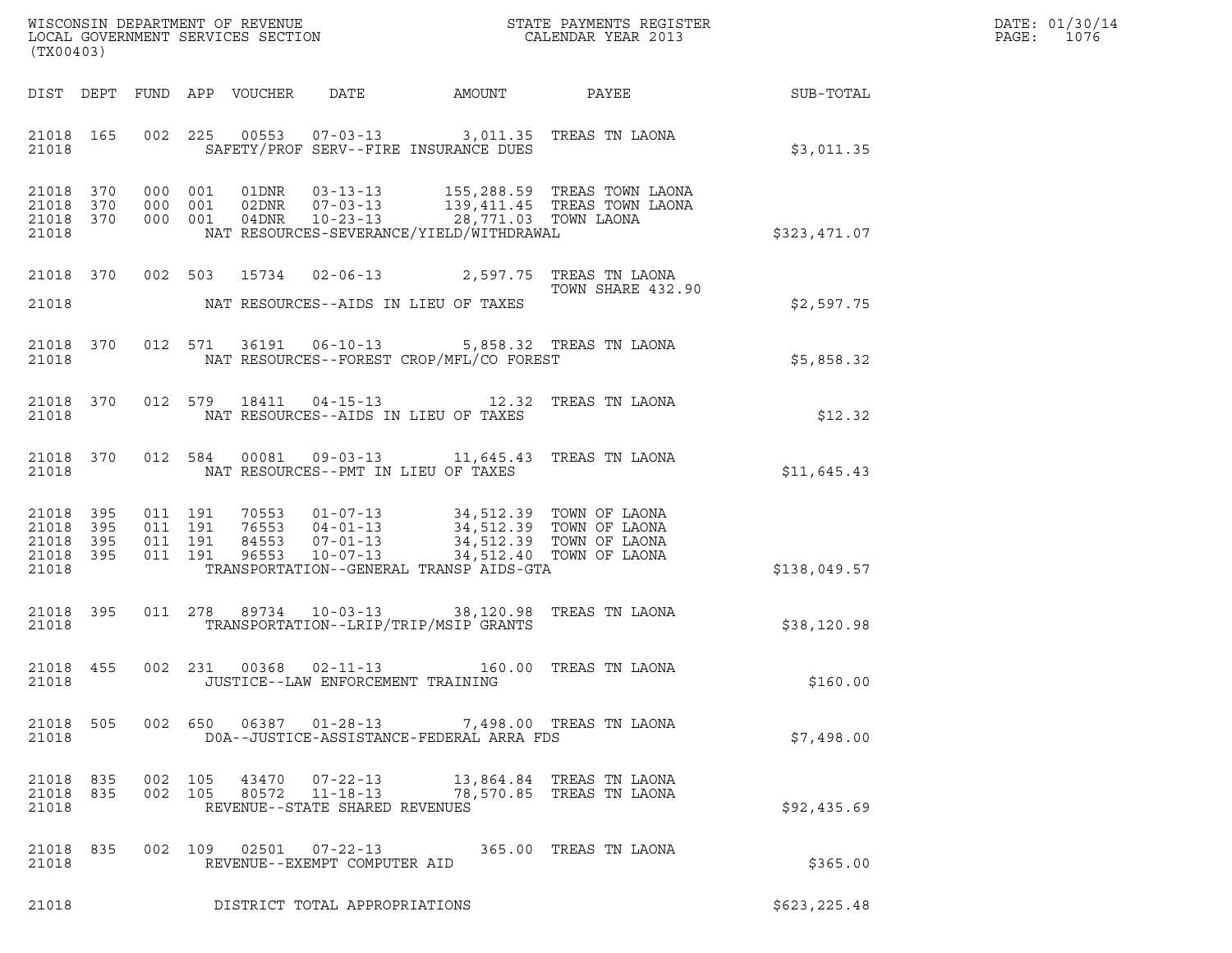| WISCONSIN DEPARTMENT OF REVENUE   | STATE PAYMENTS REGISTER | DATE: 01/30/14 |
|-----------------------------------|-------------------------|----------------|
| LOCAL GOVERNMENT SERVICES SECTION | CALENDAR YEAR 2013      | 1077<br>PAGE:  |

| WISCONSIN DEPARTMENT OF REVENUE                               STATE PAYMENTS REGISTER LOCAL GOVERNMENT SERVICES SECTION                                 CALENDAR YEAR 2013<br>(TX00403) |                                     |                    |                               |                         |                                |                                              |                                                                                                                                                                                          |               | DATE: 01/30/14<br>$\mathtt{PAGE:}$<br>1077 |
|-----------------------------------------------------------------------------------------------------------------------------------------------------------------------------------------|-------------------------------------|--------------------|-------------------------------|-------------------------|--------------------------------|----------------------------------------------|------------------------------------------------------------------------------------------------------------------------------------------------------------------------------------------|---------------|--------------------------------------------|
|                                                                                                                                                                                         |                                     |                    |                               |                         |                                | DIST DEPT FUND APP VOUCHER DATE AMOUNT PAYEE |                                                                                                                                                                                          | SUB-TOTAL     |                                            |
| 21020                                                                                                                                                                                   | 21020 165                           |                    | 002 225                       |                         |                                | SAFETY/PROF SERV--FIRE INSURANCE DUES        | 00554  07-03-13  3,984.63  TREAS TN LINCOLN                                                                                                                                              | \$3,984.63    |                                            |
| 21020 370<br>21020 370<br>21020 370<br>21020                                                                                                                                            |                                     |                    | 000 001<br>000 001<br>000 001 | 01DNR<br>02DNR<br>04DNR |                                | NAT RESOURCES-SEVERANCE/YIELD/WITHDRAWAL     | 03-13-13 66,415.61 TREAS TOWN LINCOLN<br>07-03-13 3,163.93 TREAS TOWN LINCOLN<br>10-23-13 20,675.43 TOWN LINCOLN                                                                         | \$90, 254.97  |                                            |
| 21020                                                                                                                                                                                   | 21020 370                           |                    | 002 503                       | 16211                   |                                | NAT RESOURCES--AIDS IN LIEU OF TAXES         | 02-21-13 3,145.42 TREAS TN LINCOLN<br>TOWN SHARE 305.79                                                                                                                                  | \$3,145.42    |                                            |
| 21020                                                                                                                                                                                   | 21020 370<br>21020 370              |                    |                               |                         |                                | NAT RESOURCES--FOREST CROP/MFL/CO FOREST     | 012 571 36192 06-10-13 1,725.47 TREAS TN LINCOLN<br>012 571 36192 06-10-13 3,483.74 TREAS TN LINCOLN                                                                                     | \$5,209.21    |                                            |
| 21020                                                                                                                                                                                   | 21020 370<br>21020 370<br>21020 370 | 012 579            | 012 579<br>012 579            | 18412<br>18412<br>18412 |                                | NAT RESOURCES--AIDS IN LIEU OF TAXES         | 04-15-13 1.80 TREAS TN LINCOLN<br>04-15-13 563.20 TREAS TN LINCOLN<br>04-15-13 52.44 TREAS TOWN LINCOLN                                                                                  | \$617.44      |                                            |
| 21020 395<br>21020<br>21020 395<br>21020                                                                                                                                                | 395<br>21020 395                    | 011 191<br>011 191 | 011 191<br>011 191            |                         |                                | TRANSPORTATION--GENERAL TRANSP AIDS-GTA      | 70554  01-07-13  41,810.75  TOWN OF LINCOLN<br>76554  04-01-13  41,810.75  TOWN OF LINCOLN<br>84554  07-01-13  41,810.75  TOWN OF LINCOLN<br>96554  10-07-13  41,810.75  TOWN OF LINCOLN | \$167, 243.00 |                                            |
| 21020                                                                                                                                                                                   | 21020 395                           |                    |                               |                         |                                | TRANSPORTATION--LRIP/TRIP/MSIP GRANTS        | 011 278 93912 11-08-13 25,000.00 TREAS TN LINCOLN                                                                                                                                        | \$25,000.00   |                                            |
| 21020                                                                                                                                                                                   | 21020 835<br>21020 835              |                    | 002 105<br>002 105            |                         | REVENUE--STATE SHARED REVENUES |                                              | $\begin{array}{cccc} 43471 & 07\text{-}22\text{-}13 & 2,755.08 & \text{TREAS TN LINCOLN} \\ 80573 & 11\text{-}18\text{-}13 & 15,633.90 & \text{TREAS TN LINCOLN} \end{array}$            | \$18,388.98   |                                            |
| 21020                                                                                                                                                                                   | 21020 835                           |                    |                               |                         | REVENUE--EXEMPT COMPUTER AID   |                                              | 002 109 02502 07-22-13 10.00 TREAS TN LINCOLN                                                                                                                                            | \$10.00       |                                            |
| 21020                                                                                                                                                                                   |                                     |                    |                               |                         | DISTRICT TOTAL APPROPRIATIONS  |                                              |                                                                                                                                                                                          | \$313,853.65  |                                            |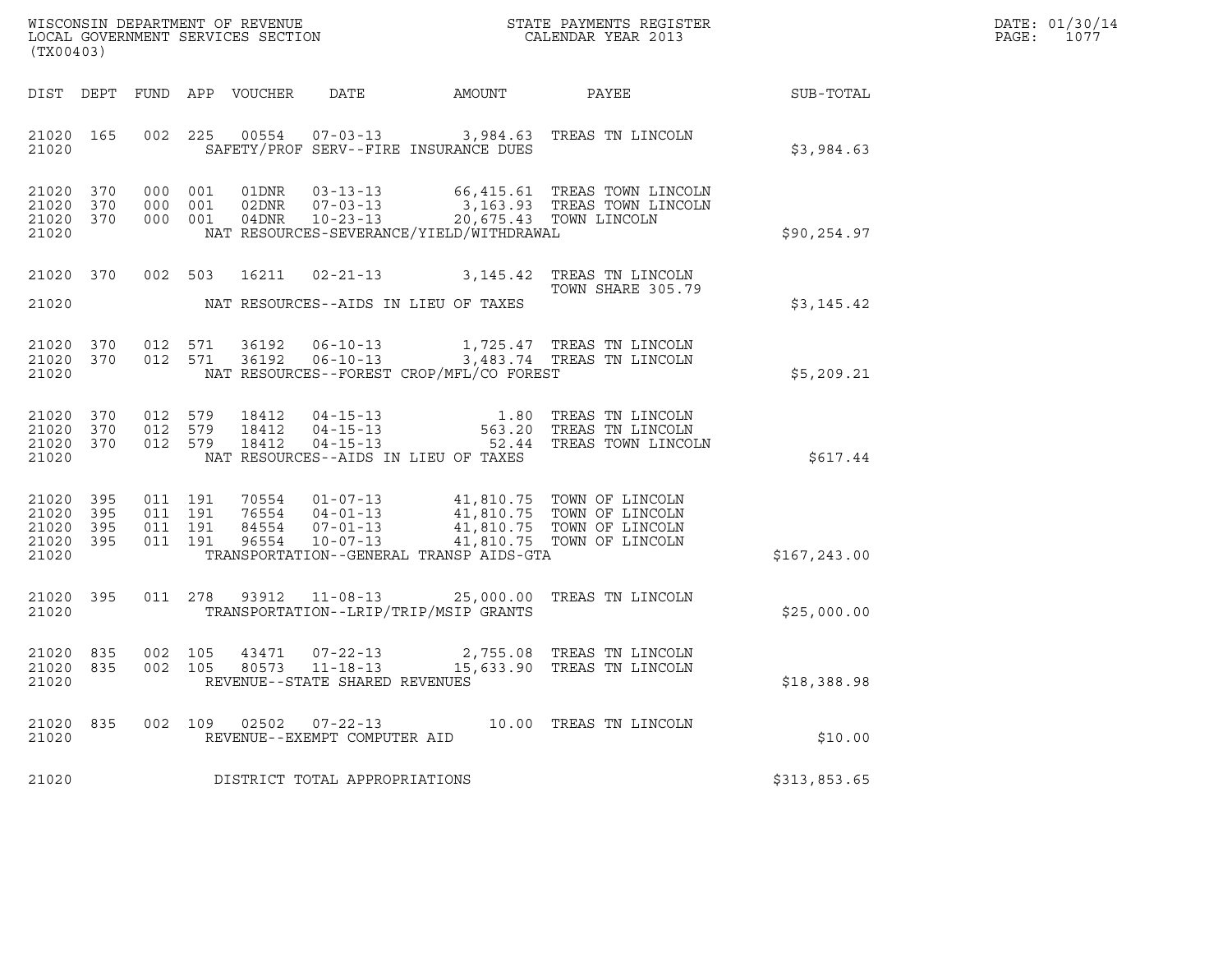| WISCONSIN DEPARTMENT OF REVENUE   | STATE PAYMENTS REGISTER | DATE: 01/30/14 |
|-----------------------------------|-------------------------|----------------|
| LOCAL GOVERNMENT SERVICES SECTION | CALENDAR YEAR 2013      | 1078<br>PAGE:  |

| (TX00403)                                                 |  |  |  |  |                                     |                                            |                                                                                                                                                                                                                      |              | DATE: 01/30/14<br>PAGE: 1078 |
|-----------------------------------------------------------|--|--|--|--|-------------------------------------|--------------------------------------------|----------------------------------------------------------------------------------------------------------------------------------------------------------------------------------------------------------------------|--------------|------------------------------|
|                                                           |  |  |  |  |                                     |                                            | DIST DEPT FUND APP VOUCHER DATE AMOUNT PAYEE SUB-TOTAL                                                                                                                                                               |              |                              |
| 21022                                                     |  |  |  |  |                                     | SAFETY/PROF SERV--FIRE INSURANCE DUES      | 21022 165 002 225 00555 07-03-13 4,629.67 TREAS TN NASHVILLE                                                                                                                                                         | \$4,629.67   |                              |
| 21022 370<br>21022 370<br>21022 370<br>21022              |  |  |  |  |                                     | NAT RESOURCES-SEVERANCE/YIELD/WITHDRAWAL   | 000 001 01DNR 03-13-13 263.91 TREAS TOWN NASHVILLE<br>000 001 02DNR 07-03-13 4,455.55 TREAS TOWN NASHVILLE<br>000 001 04DNR 10-23-13 1,924.26 TOWN NASHVILLE                                                         | \$6,643.72   |                              |
|                                                           |  |  |  |  |                                     | 21022 MAT RESOURCES--AIDS IN LIEU OF TAXES | 21022 370 002 503 15735 02-06-13 1,023.56 TREAS TN NASHVILLE<br>TOWN SHARE 77.03                                                                                                                                     | \$1,023.56   |                              |
| 21022 370<br>21022                                        |  |  |  |  |                                     | NAT RESOURCES--FOREST CROP/MFL/CO FOREST   | 012 571 36193 06-10-13 4,162.84 TREAS TN NASHVILLE                                                                                                                                                                   | \$4,162.84   |                              |
| 21022 370<br>21022 370<br>21022 370<br>21022 370<br>21022 |  |  |  |  |                                     | NAT RESOURCES--AIDS IN LIEU OF TAXES       | 012 579 18413 04-15-13 24.22 TREAS TN NASHVILLE<br>012 579 18413 04-15-13 2.60 TREAS TN NASHVILLE<br>012 579 18413 04-15-13 233.68 TREAS TN NASHVILLE<br>012 579 18413 04-15-13 233.68 TREAS TOWN NASHVILLE          | \$341.54     |                              |
| 21022 395<br>21022 395<br>21022 395<br>21022 395<br>21022 |  |  |  |  |                                     | TRANSPORTATION--GENERAL TRANSP AIDS-GTA    | 011 191 70555 01-07-13 36,745.82 TOWN OF NASHVILLE<br>011 191 76555 04-01-13 36,745.82 TOWN OF NASHVILLE<br>011 191 84555 07-01-13 36,745.82 TOWN OF NASHVILLE<br>011 191 96555 10-07-13 36,745.85 TOWN OF NASHVILLE | \$146,983.31 |                              |
| 21022 835<br>21022 835<br>21022                           |  |  |  |  | REVENUE--STATE SHARED REVENUES      |                                            | 002 105 43472 07-22-13 3,196.85 TREAS TN NASHVILLE<br>002 105 80574 11-18-13 18,115.48 TREAS TN NASHVILLE                                                                                                            | \$21,312.33  |                              |
| 21022 835<br>21022                                        |  |  |  |  | REVENUE--EXEMPT COMPUTER AID        |                                            | 002 109 02503 07-22-13 1.00 TREAS TN NASHVILLE                                                                                                                                                                       | \$1.00       |                              |
|                                                           |  |  |  |  | 21022 DISTRICT TOTAL APPROPRIATIONS |                                            |                                                                                                                                                                                                                      | \$185,097.97 |                              |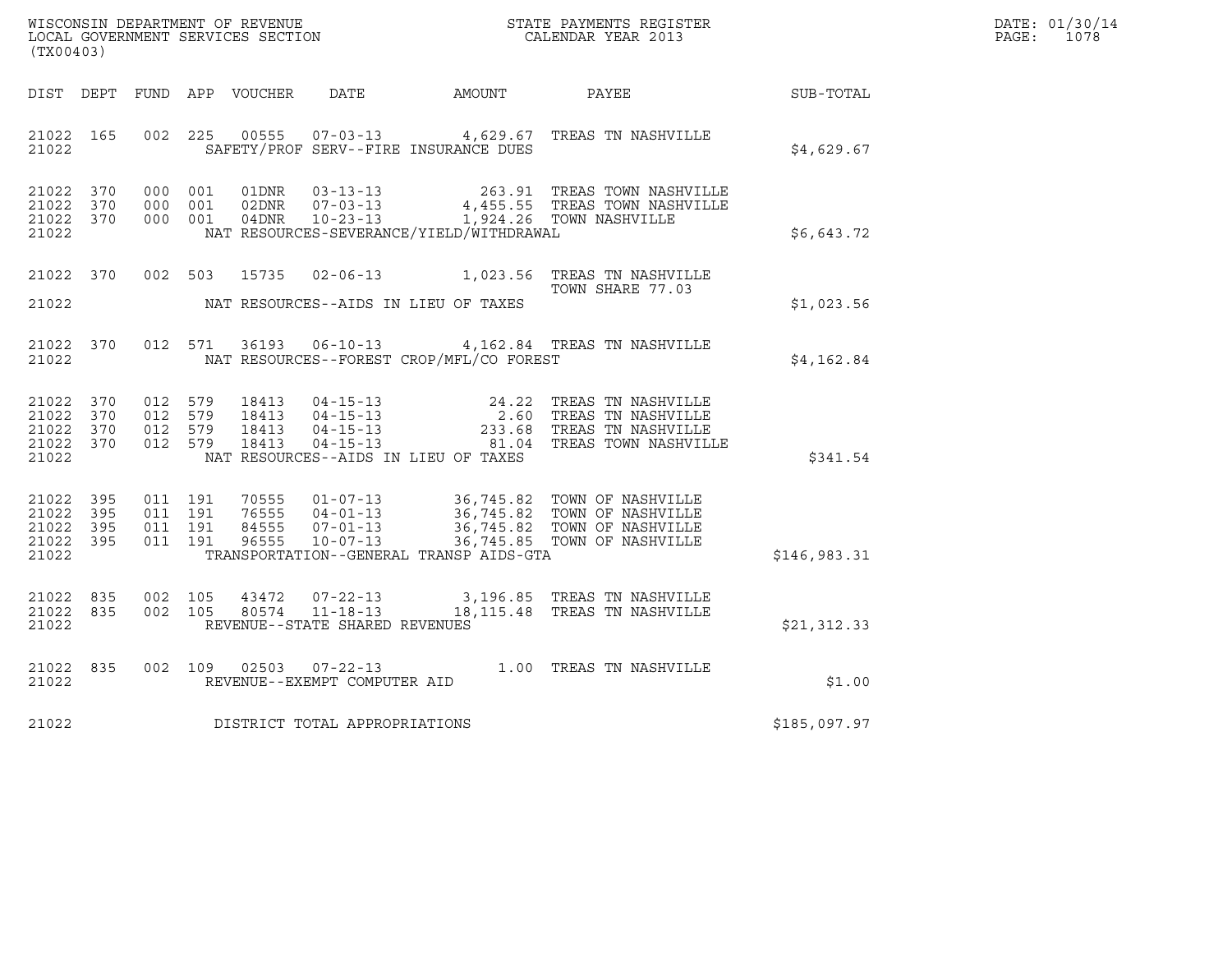| WISCONSIN DEPARTMENT OF REVENUE   | STATE PAYMENTS REGISTER | DATE: 01/30/14 |
|-----------------------------------|-------------------------|----------------|
| LOCAL GOVERNMENT SERVICES SECTION | CALENDAR YEAR 2013      | 1079<br>PAGE:  |

| (TX00403)                                        |  |  |  |  |                                      | WISCONSIN DEPARTMENT OF REVENUE<br>LOCAL GOVERNMENT SERVICES SECTION TERMS OF CALENDAR YEAR 2013 |                                                                                                                                                                                                                                                                                   |             | DATE: 01/30/14<br>PAGE: 1079 |
|--------------------------------------------------|--|--|--|--|--------------------------------------|--------------------------------------------------------------------------------------------------|-----------------------------------------------------------------------------------------------------------------------------------------------------------------------------------------------------------------------------------------------------------------------------------|-------------|------------------------------|
|                                                  |  |  |  |  |                                      |                                                                                                  | DIST DEPT FUND APP VOUCHER DATE AMOUNT PAYEE TO SUB-TOTAL                                                                                                                                                                                                                         |             |                              |
| 21024                                            |  |  |  |  |                                      | SAFETY/PROF SERV--FIRE INSURANCE DUES                                                            | 21024 165 002 225 00556 07-03-13 227.22 TREAS TN POPPLE RIVER                                                                                                                                                                                                                     | \$227.22    |                              |
|                                                  |  |  |  |  |                                      | 21024 NAT RESOURCES-SEVERANCE/YIELD/WITHDRAWAL                                                   | $\begin{array}{cccccccc} 21024 & 370 & 000 & 001 & 01 \text{DNR} & 03-13-13 & & 457.83 & \text{TREAS TOWN POPPLE RIVER} \\ 21024 & 370 & 000 & 001 & 02 \text{DNR} & 07-03-13 & & 72.33 & \text{TREAS TOWN POPPLE RIVER} \end{array}$                                             | \$530.16    |                              |
|                                                  |  |  |  |  |                                      | 21024 NAT RESOURCES--AIDS IN LIEU OF TAXES                                                       | 21024 370 002 503 15736 02-06-13 900.27 TREAS TN POPPLE RIVER                                                                                                                                                                                                                     | \$900.27    |                              |
|                                                  |  |  |  |  |                                      | 21024 NAT RESOURCES--FOREST CROP/MFL/CO FOREST                                                   | 21024 370 012 571 36194 06-10-13 447.18 TREAS TN POPPLE RIVER                                                                                                                                                                                                                     | \$447.18    |                              |
|                                                  |  |  |  |  |                                      |                                                                                                  | 21024 370 012 584 00082 09-03-13 10,503.40 TREAS TN POPPLE RIVER<br>21024 NAT RESOURCES--PMT IN LIEU OF TAXES                                                                                                                                                                     | \$10,503.40 |                              |
| 21024 395<br>21024 395<br>21024 395<br>21024 395 |  |  |  |  |                                      |                                                                                                  | 011 191 70556 01-07-13 14,681.39 TOWN OF POPPLE RIVER<br>011 191 76556 04-01-13 14,681.39 TOWN OF POPPLE RIVER<br>011 191 84556 07-01-13 14,681.39 TOWN OF POPPLE RIVER<br>011 191 96556 10-07-13 14,681.41 TOWN OF POPPLE RIVER<br>21024 TRANSPORTATION--GENERAL TRANSP AIDS-GTA | \$58,725.58 |                              |
| 21024 835<br>21024 835                           |  |  |  |  | 21024 REVENUE--STATE SHARED REVENUES |                                                                                                  | 002 105 43473 07-22-13 90.90 TREAS TN POPPLE RIVER<br>002 105 80575 11-18-13 515.07 TREAS TN POPPLE RIVER                                                                                                                                                                         | \$605.97    |                              |
|                                                  |  |  |  |  | 21024 DISTRICT TOTAL APPROPRIATIONS  |                                                                                                  |                                                                                                                                                                                                                                                                                   | \$71,939.78 |                              |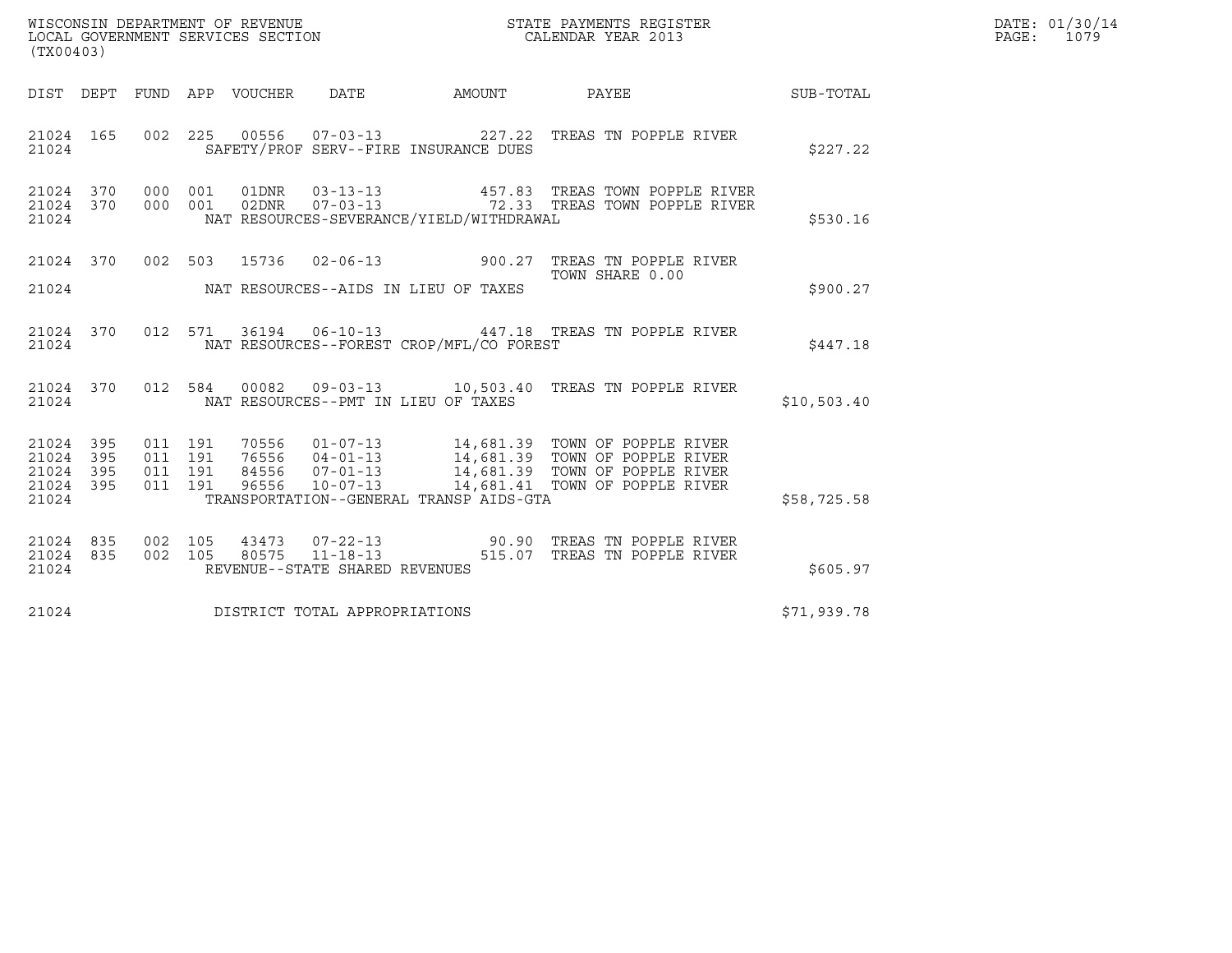|                                                       |     |                               |         |                                 |                                                  |                                                                                           |                                                               |             | DATE: 01/30/14           |
|-------------------------------------------------------|-----|-------------------------------|---------|---------------------------------|--------------------------------------------------|-------------------------------------------------------------------------------------------|---------------------------------------------------------------|-------------|--------------------------|
| (TX00403)                                             |     |                               |         |                                 |                                                  |                                                                                           |                                                               |             | $\mathtt{PAGE:}$<br>1080 |
|                                                       |     |                               |         | DIST DEPT FUND APP VOUCHER DATE |                                                  | AMOUNT                                                                                    | PAYEE                                                         | SUB-TOTAL   |                          |
| 21026 165<br>21026                                    |     |                               |         |                                 |                                                  | 002 225 00557 07-03-13 382.69 TREAS TN ROSS<br>SAFETY/PROF SERV--FIRE INSURANCE DUES      |                                                               | \$382.69    |                          |
| 21026 370<br>21026 370<br>21026                       |     | 000 001<br>000 001            |         | 04DNR                           | $10 - 23 - 13$                                   | NAT RESOURCES-SEVERANCE/YIELD/WITHDRAWAL                                                  | 02DNR  07-03-13  137.44 TREAS TOWN ROSS<br>8,784.16 TOWN ROSS | \$8,921.60  |                          |
| 21026 370<br>21026                                    |     |                               |         |                                 |                                                  | 002 503 15737 02-06-13 1,270.58 TREAS TN ROSS<br>NAT RESOURCES--AIDS IN LIEU OF TAXES     | TOWN SHARE 98.39                                              | \$1,270.58  |                          |
| 21026 370<br>21026                                    |     |                               |         |                                 |                                                  | 012 571 36195 06-10-13 2,302.78 TREAS TN ROSS<br>NAT RESOURCES--FOREST CROP/MFL/CO FOREST |                                                               | \$2,302.78  |                          |
| 21026 370<br>21026                                    |     |                               |         |                                 | NAT RESOURCES--PMT IN LIEU OF TAXES              | 012 584 00083 09-03-13 2,913.75 TREAS TN ROSS                                             |                                                               | \$2,913.75  |                          |
| 21026 395<br>21026 395<br>21026<br>21026 395<br>21026 | 395 | 011 191<br>011 191<br>011 191 | 011 191 |                                 |                                                  | TRANSPORTATION--GENERAL TRANSP AIDS-GTA                                                   |                                                               | \$34,803.48 |                          |
| 21026 835<br>21026 835<br>21026                       |     | 002 105<br>002 105            |         | 80576                           | $11 - 18 - 13$<br>REVENUE--STATE SHARED REVENUES | 43474  07-22-13  3,560.09  TREAS TN ROSS                                                  | 20,173.81 TREAS TN ROSS                                       | \$23,733.90 |                          |
| 21026 835<br>21026                                    |     |                               |         |                                 | REVENUE--EXEMPT COMPUTER AID                     | 002 109 02504 07-22-13 1.00 TREAS TN ROSS                                                 |                                                               | \$1.00      |                          |
| 21026                                                 |     |                               |         |                                 | DISTRICT TOTAL APPROPRIATIONS                    |                                                                                           |                                                               | \$74,329.78 |                          |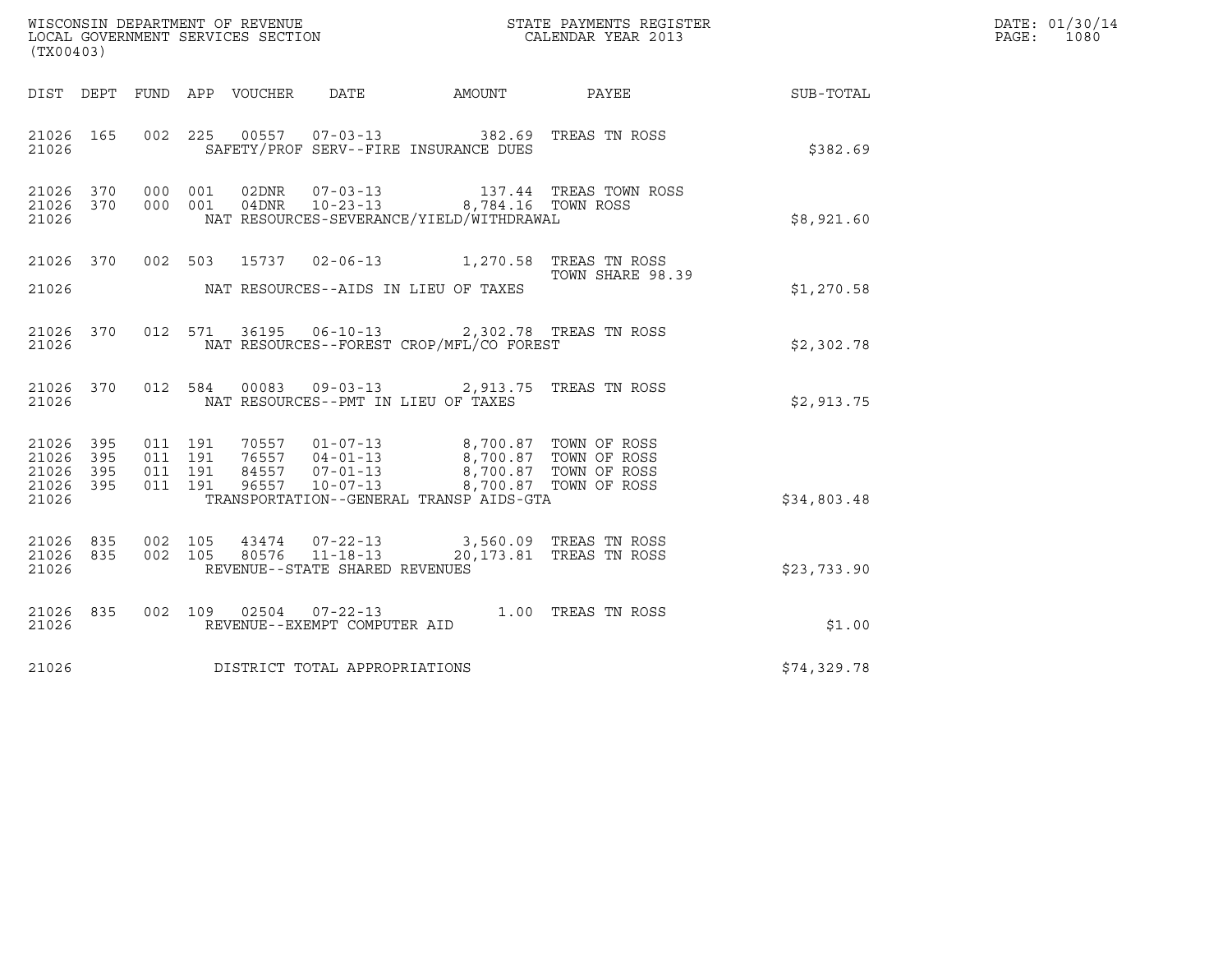| WISCONSIN DEPARTMENT OF REVENUE   | STATE PAYMENTS REGISTER | DATE: 01/30/14 |
|-----------------------------------|-------------------------|----------------|
| LOCAL GOVERNMENT SERVICES SECTION | CALENDAR YEAR 2013      | 1081<br>PAGE : |

| WISCONSIN DEPARTMENT OF REVENUE<br>LOCAL GOVERNMENT SERVICES SECTION<br>(TYO0403)<br>(TX00403) |  |  |                    |                |                                                                    |                                          |                                                                                                                                                                                                                                                                                                                                                                       |              | DATE: 01/30/14<br>$\mathtt{PAGE}$ :<br>1081 |
|------------------------------------------------------------------------------------------------|--|--|--------------------|----------------|--------------------------------------------------------------------|------------------------------------------|-----------------------------------------------------------------------------------------------------------------------------------------------------------------------------------------------------------------------------------------------------------------------------------------------------------------------------------------------------------------------|--------------|---------------------------------------------|
| DIST DEPT                                                                                      |  |  |                    |                |                                                                    |                                          |                                                                                                                                                                                                                                                                                                                                                                       | SUB-TOTAL    |                                             |
| 21028 165<br>21028                                                                             |  |  |                    |                |                                                                    | SAFETY/PROF SERV--FIRE INSURANCE DUES    | 002 225 00558 07-03-13 2,309.89 TREAS TN WABENO                                                                                                                                                                                                                                                                                                                       | \$2,309.89   |                                             |
| 21028 370<br>21028 370<br>21028 370<br>21028                                                   |  |  |                    |                | 000 001 04DNR 10-23-13                                             | NAT RESOURCES-SEVERANCE/YIELD/WITHDRAWAL | 000 001 02DNR 07-03-13 1,385.77 TREAS TOWN WABENO<br>000 001 04DNR 10-23-13 27,859.14 TOWN WABENO<br>2,072.42 TOWN WABENO                                                                                                                                                                                                                                             | \$31,317.33  |                                             |
| 21028 370<br>21028                                                                             |  |  |                    |                |                                                                    | NAT RESOURCES--AIDS IN LIEU OF TAXES     | 002 503 15738 02-06-13 1,640.98 TREAS TN WABENO<br>TOWN SHARE 274.01                                                                                                                                                                                                                                                                                                  | \$1,640.98   |                                             |
| 21028 370<br>21028                                                                             |  |  |                    |                |                                                                    | NAT RESOURCES--FOREST CROP/MFL/CO FOREST | 012 571 36196 06-10-13 1,212.93 TREAS TN WABENO                                                                                                                                                                                                                                                                                                                       | \$1,212.93   |                                             |
| 21028 370<br>21028                                                                             |  |  |                    | 012 584 00084  |                                                                    | NAT RESOURCES--PMT IN LIEU OF TAXES      | 09-03-13 20,448.79 TREAS TN WABENO                                                                                                                                                                                                                                                                                                                                    | \$20,448.79  |                                             |
| 21028 395<br>21028 395<br>21028 395<br>21028 395<br>21028                                      |  |  |                    |                |                                                                    | TRANSPORTATION--GENERAL TRANSP AIDS-GTA  | $\begin{array}{cccc} 011 & 191 & 70558 & 01\text{--}07\text{--}13 & 38,539.98 & \text{TOWN OF WABENO} \\ 011 & 191 & 76558 & 04\text{--}01\text{--}13 & 38,539.98 & \text{TOWN OF WABENO} \\ 011 & 191 & 84558 & 07\text{--}01\text{--}13 & 38,539.98 & \text{TOWN OF WABENO} \\ 011 & 191 & 96558 & 10\text{--}07\text{--}13 & 38,540.0$<br>38,540.00 TOWN OF WABENO | \$154,159.94 |                                             |
| 21028 835<br>21028 835<br>21028                                                                |  |  | 002 105<br>002 105 | 43475<br>80577 | $07 - 22 - 13$<br>$11 - 18 - 13$<br>REVENUE--STATE SHARED REVENUES |                                          | 14,611.96 TREAS TN WABENO<br>82,800.29 TREAS TN WABENO                                                                                                                                                                                                                                                                                                                | \$97,412.25  |                                             |
| 21028 835<br>21028                                                                             |  |  |                    |                | 002 109 02505 07-22-13<br>REVENUE--EXEMPT COMPUTER AID             |                                          | 50.00 TREAS TN WABENO                                                                                                                                                                                                                                                                                                                                                 | \$50.00      |                                             |
| 21028                                                                                          |  |  |                    |                | DISTRICT TOTAL APPROPRIATIONS                                      |                                          |                                                                                                                                                                                                                                                                                                                                                                       | \$308,552.11 |                                             |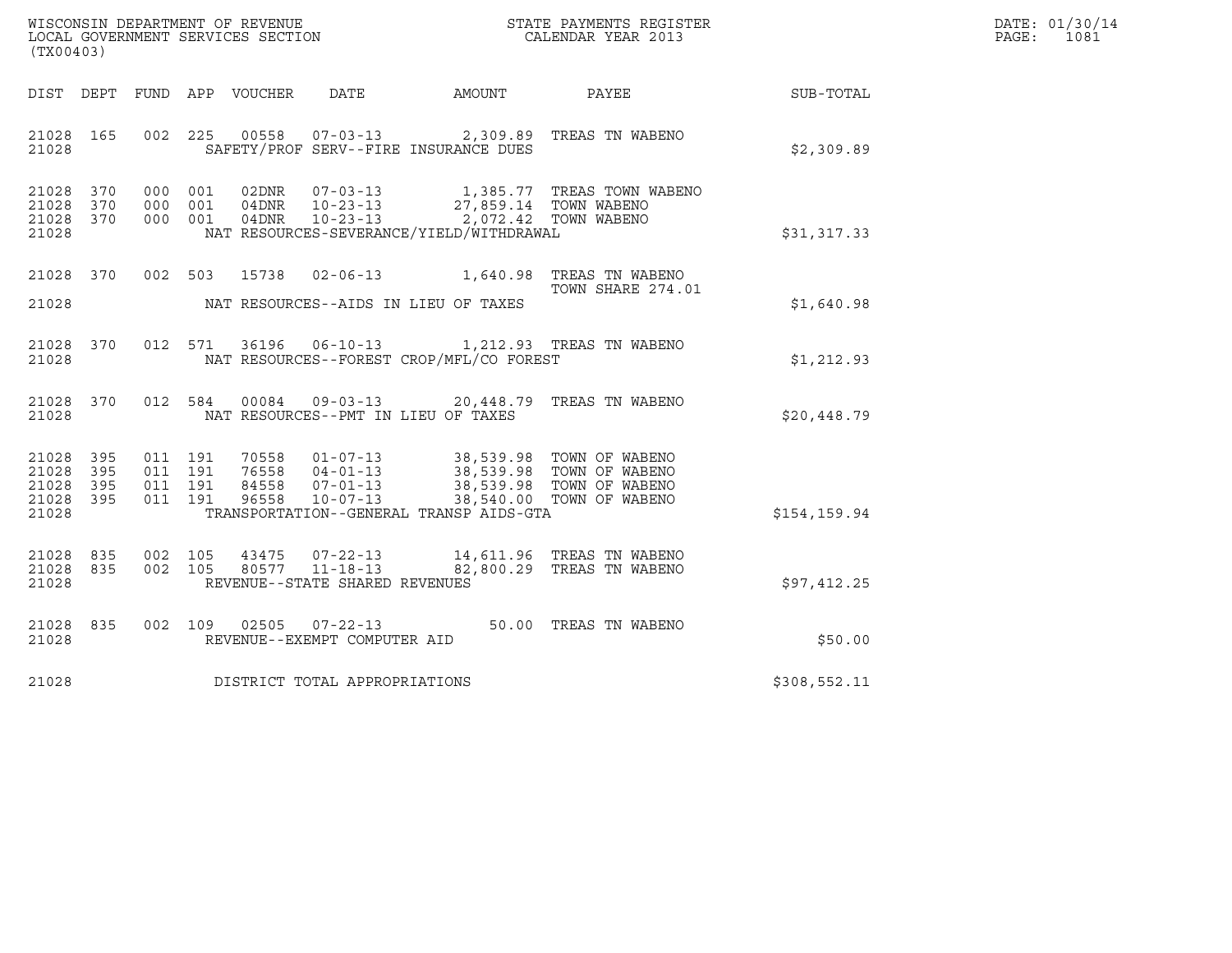| (TX00403)                                                                             |                                                     |                                                                                      |                    |       |                                                                    |                                            |                                                                                                                                                                                          |              | DATE: 01/30/14<br>PAGE:<br>1082 |
|---------------------------------------------------------------------------------------|-----------------------------------------------------|--------------------------------------------------------------------------------------|--------------------|-------|--------------------------------------------------------------------|--------------------------------------------|------------------------------------------------------------------------------------------------------------------------------------------------------------------------------------------|--------------|---------------------------------|
|                                                                                       |                                                     |                                                                                      |                    |       |                                                                    |                                            |                                                                                                                                                                                          |              |                                 |
| 21211                                                                                 | 21211 165                                           |                                                                                      |                    |       |                                                                    | SAFETY/PROF SERV--FIRE INSURANCE DUES      | 002 225 00559 07-03-13 3,104.48 TREAS CITY CRANDON                                                                                                                                       | \$3,104.48   |                                 |
| 21211                                                                                 |                                                     |                                                                                      |                    |       |                                                                    | NAT RESOURCES-SEVERANCE/YIELD/WITHDRAWAL   | 21211 370 000 001 01DNR 03-13-13 374.26 TREAS CITY CRANDON                                                                                                                               | \$374.26     |                                 |
|                                                                                       |                                                     |                                                                                      |                    |       |                                                                    |                                            | 21211 370 002 503 15739 02-06-13 353.74 TREAS CITY CRANDON<br>TOWN SHARE 132.63<br>TOWN SHARE 132.63                                                                                     |              |                                 |
|                                                                                       |                                                     |                                                                                      |                    |       |                                                                    | 21211 MAT RESOURCES--AIDS IN LIEU OF TAXES |                                                                                                                                                                                          | \$353.74     |                                 |
|                                                                                       |                                                     | 21211                                                                                |                    |       |                                                                    | NAT RESOURCES--FOREST CROP/MFL/CO FOREST   | 21211 370 012 571 36197 06-10-13 71.72 TREAS CITY CRANDON                                                                                                                                | \$71.72      |                                 |
| 21211<br>21211 395<br>21211<br>21211<br>21211<br>21211<br>21211<br>21211 395<br>21211 | 395<br>395<br>395<br>395<br>395<br>395<br>21211 395 | 011 185<br>011 185<br>011 185<br>011 185<br>011 185<br>011 185<br>011 185<br>011 185 | 011 185            |       |                                                                    | TRANSPORTATION--HIGHWAY SAFETY-FEDERAL     |                                                                                                                                                                                          | \$7,886.22   |                                 |
| 21211<br>21211<br>21211<br>21211 395<br>21211                                         | 395<br>395<br>395                                   | 011 191<br>011 191                                                                   | 011 191<br>011 191 |       |                                                                    | TRANSPORTATION--GENERAL TRANSP AIDS-GTA    | 70559  01-07-13  21,186.12  CITY OF CRANDON<br>76559  04-01-13  21,186.12  CITY OF CRANDON<br>84559  07-01-13  21,186.12  CITY OF CRANDON<br>96559  10-07-13  21,186.14  CITY OF CRANDON | \$84,744.50  |                                 |
| 21211                                                                                 | 21211 455                                           |                                                                                      |                    |       |                                                                    | JUSTICE--LAW ENFORCEMENT TRAINING          | 002 231 00219 02-07-13 800.00 TREAS CITY CRANDON                                                                                                                                         | \$800.00     |                                 |
| 21211 465<br>21211                                                                    |                                                     |                                                                                      |                    |       |                                                                    | MILITARY AFFAIRS-EMERGENCY MGMT-FED FUND   | 002 342 01140 05-21-13 7,499.99 TREAS CITY CRANDON                                                                                                                                       | \$7,499.99   |                                 |
| 21211 505<br>21211                                                                    |                                                     |                                                                                      |                    |       | DOA--HOUSING ASSISTANCE GRANTS                                     |                                            | 002 743 05751 01-03-13 54,138.90 TREAS CITY CRANDON                                                                                                                                      | \$54,138.90  |                                 |
| 21211 835<br>21211 835<br>21211                                                       |                                                     |                                                                                      | 002 105<br>002 105 | 80578 | 43476 07-22-13<br>$11 - 18 - 13$<br>REVENUE--STATE SHARED REVENUES |                                            | 89,439.19 TREAS CITY CRANDON<br>360, 276.24 TREAS CITY CRANDON                                                                                                                           | \$449,715.43 |                                 |
|                                                                                       |                                                     |                                                                                      |                    |       |                                                                    |                                            | 21211 835 002 109 02506 07-22-13 2,164.00 TREAS CITY CRANDON                                                                                                                             |              |                                 |